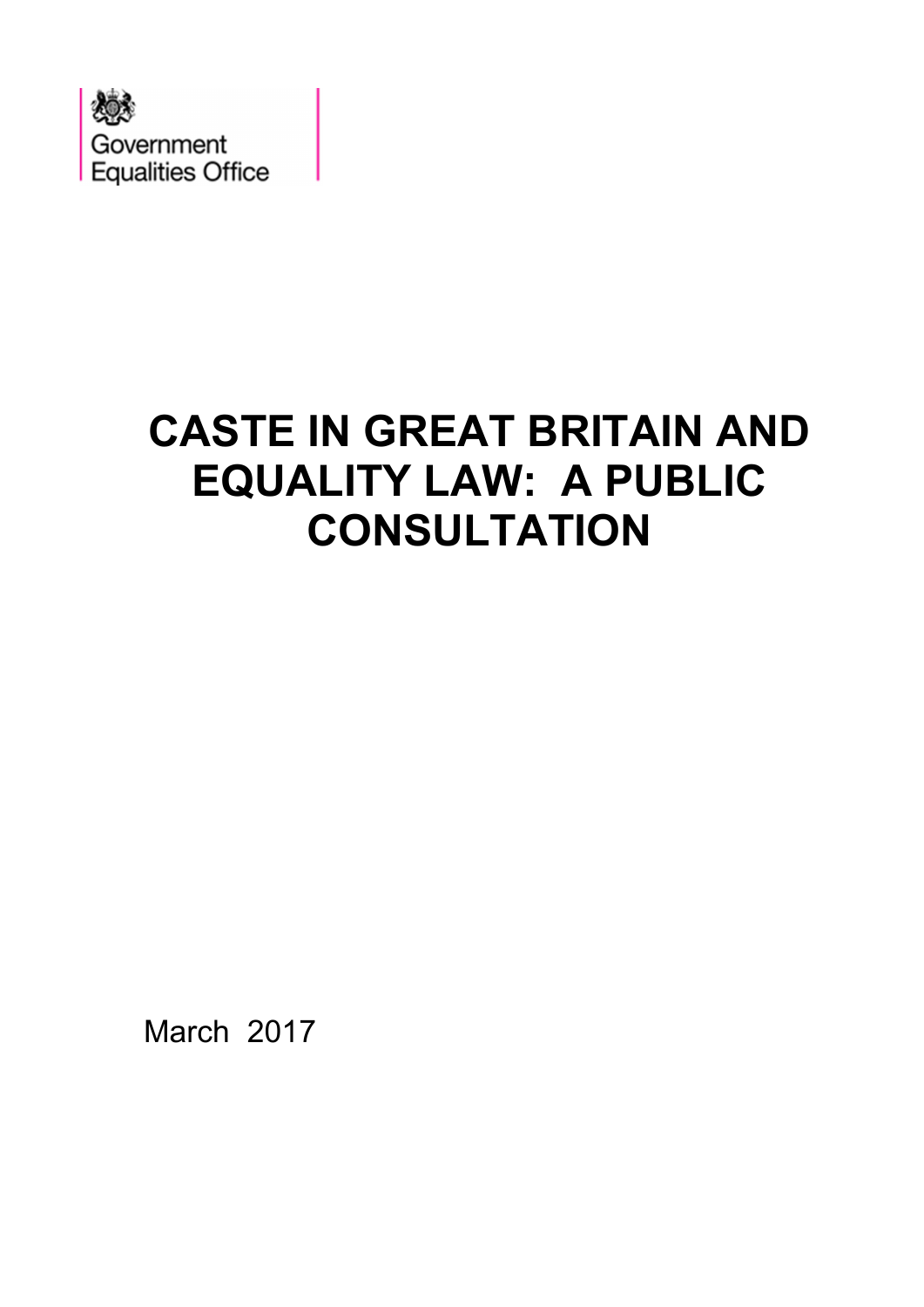## **Contents**

| SECTION 2: UNDERSTANDING CASTE AND ITS RELEVANCE IN THE UK 9   |  |
|----------------------------------------------------------------|--|
| SECTION 3: HOW THE LAW COULD PROHIBIT CASTE DISCRIMINATION  11 |  |
|                                                                |  |
|                                                                |  |
|                                                                |  |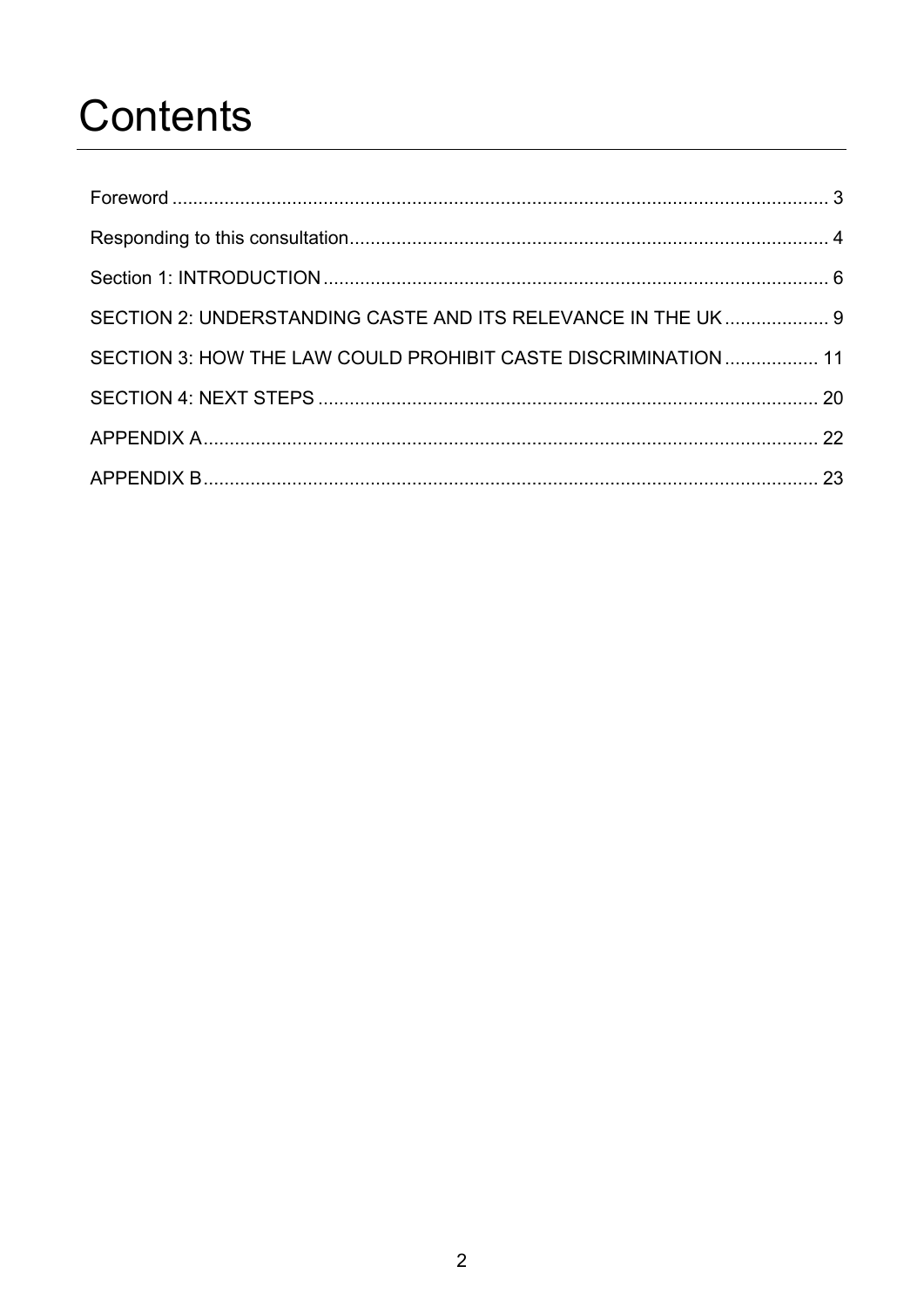### <span id="page-2-0"></span>Foreword

No one should suffer prejudice or discrimination on any grounds. Behaviour based on prejudice and discrimination is wrong and should not be condoned, whether or not it is prohibited by legislation. Any prejudice and discrimination based on a person's origins is unfair and unacceptable in a modern society. There is no place for it. We want to eliminate any unlawful discrimination and create a genuinely meritocratic society that works for everyone.

However, in discussing caste, we want to be careful not to create or entrench any notion of caste consciousness or caste-based practices into British society, which may prove counterproductive or divisive. Nor do we want to associate caste issues with any one particular community or religion. This consultation is about how to ensure that there is appropriate and proportionate legal protection against unlawful discrimination because of a person's origins with due consideration given to how such protection would be implemented in practice.

Although the issues of caste and caste discrimination in Great Britain have been debated in Parliament during the passage first of the Equality Act (2010) and more recently the Enterprise and Regulatory Reform Act (2013), there has not, so far, been any universally accepted evidence produced nor any public consultation on these matters. This document provides an opportunity for the Government to open a public debate on whether caste is required to be an aspect of race in the Equality Act, and analyse the implications of the amendment in section 9 (5) (a) of the Equality Act, involving all those who may be affected by it in relation to work, the provision of goods and services and the carrying out of public functions. We are not consulting on extending the current scope of the Act to other areas.

We hope that employers, service providers and public authorities, as well as the wider public, will all contribute to this debate by responding to this consultation. That is why the consultation will run for 16 weeks in order to ensure that everyone will have the opportunity to express their opinions.

#### **GOVERNMENT EQUALITIES OFFICE**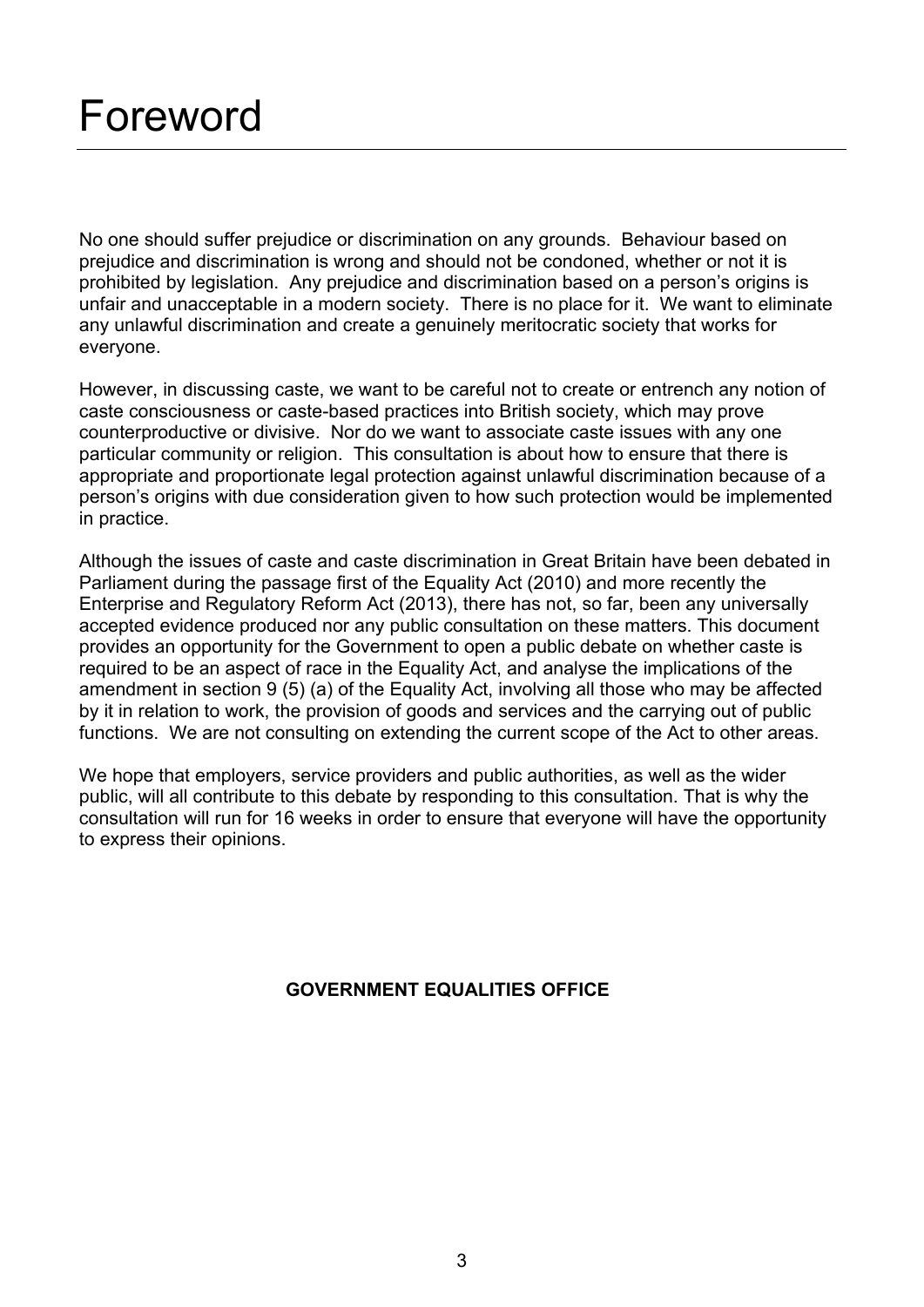# <span id="page-3-0"></span>Responding to this consultation

| <b>Topic</b>          | This public consultation sets out proposals for either reliance on case-<br>law in courts and tribunals or for specific legislation for the prevention of<br>discrimination on the basis of caste. The consultation sets out the<br>background for an understanding of caste in Great Britain, and invites<br>views on what, if any, legislative exceptions may be necessary if the<br>specific legislative route is chosen. |
|-----------------------|------------------------------------------------------------------------------------------------------------------------------------------------------------------------------------------------------------------------------------------------------------------------------------------------------------------------------------------------------------------------------------------------------------------------------|
| Geographical<br>scope | Great Britain.                                                                                                                                                                                                                                                                                                                                                                                                               |
| <b>Audience</b>       | This is a full public consultation that is open to all on the gov uk<br>website.                                                                                                                                                                                                                                                                                                                                             |
| <b>Duration</b>       | 16 weeks. The consultation will close on 18 July 2017.                                                                                                                                                                                                                                                                                                                                                                       |
| How to<br>respond     | Once you have complete this consultation form you can either:<br>Send it via email to: education.gov.uk@citizenspace.com<br>[mailto:education.gov.uk@citizenspace.com]<br>Or write to:<br>Equality Act (caste) consultation responses<br><b>Government Equalities Office</b><br>Department for Education<br><b>Sanctuary Buildings</b><br><b>Great Smith Street</b><br>London<br>SW <sub>1</sub> P 3BT                       |
|                       | If you have any queries or require this consultation in an<br>alternative format please email<br>education.gov.uk@citizenspace.com or write to us at the above<br>address.                                                                                                                                                                                                                                                   |
|                       | When responding, please state if you are doing so as an individual<br>or representing the views of an organisation. If you are<br>responding on behalf of an organisation, please make clear whom<br>the organisation represents and, where applicable, how you<br>consulted your members.                                                                                                                                   |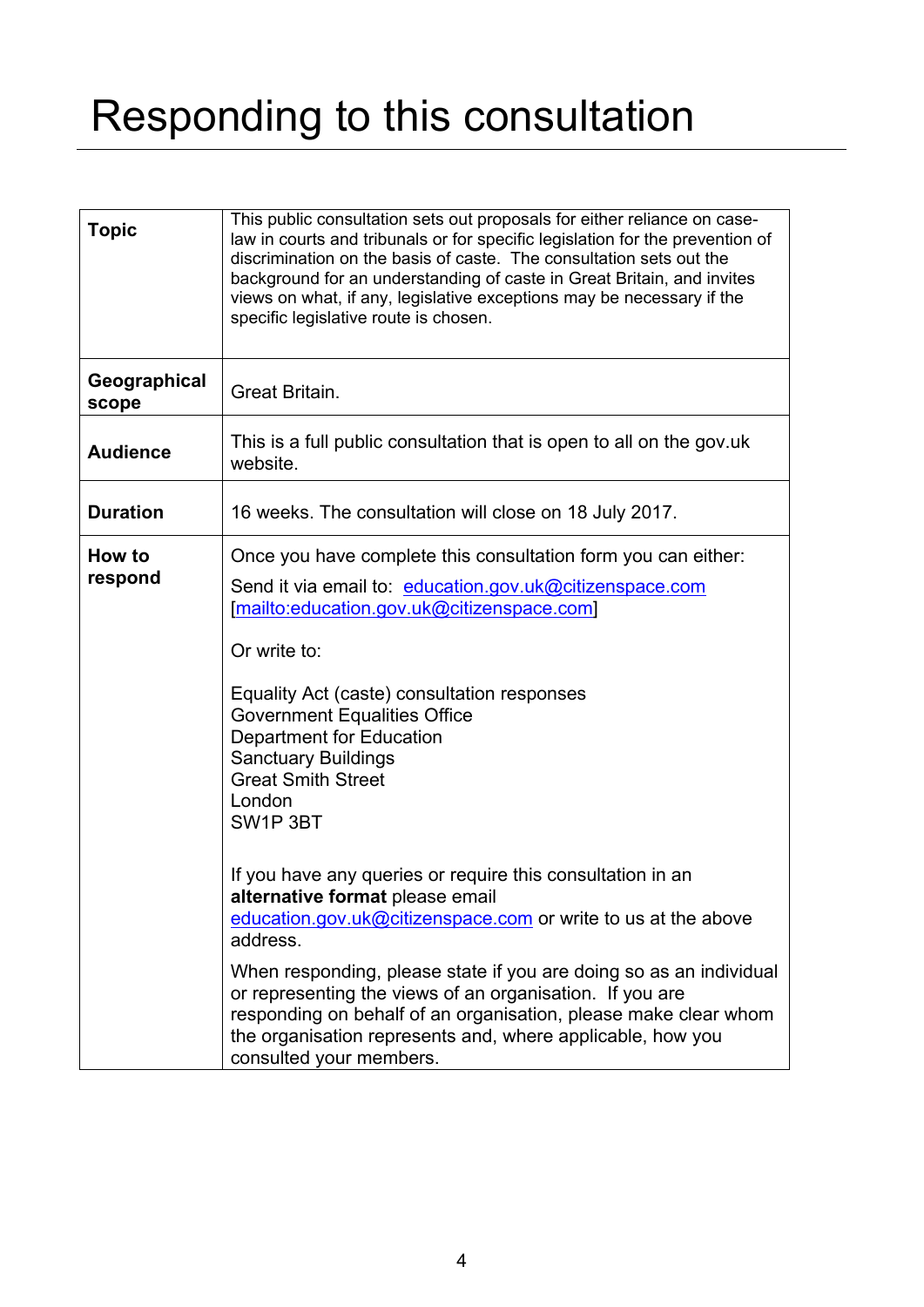| Disclosure of<br>responses           | Information provided in response to this consultation, including<br>personal information, may be subject to publication or disclosure in<br>accordance with the access to information regimes (these are<br>primarily the Freedom of Information Act 2000, the Data Protection<br>Act 1998 and the Environmental Information Regulations 2004).<br>The Government may publish responses received from<br>organisations. If you want other information that you provide to be<br>treated as confidential, please be aware that, under the Freedom<br>of Information Act, there is a statutory code of practice with which<br>public authorities must comply and which deals, among other<br>things, with obligations of confidence.<br>In view of this it would be helpful if you could explain to us why you<br>regard the information you have provided as confidential. If we<br>receive a request for disclosure of the information we will take full<br>account of your explanation, but we cannot give an assurance that<br>confidentiality can be maintained in all circumstances. An<br>automatic confidentiality disclaimer generated by your IT system<br>will not, of itself, be regarded as binding on the department.<br>The department will process your personal data in accordance<br>with the Data Protection Act and in the majority of circumstances<br>this will mean that your personal data will not be disclosed to third<br>parties. |
|--------------------------------------|-------------------------------------------------------------------------------------------------------------------------------------------------------------------------------------------------------------------------------------------------------------------------------------------------------------------------------------------------------------------------------------------------------------------------------------------------------------------------------------------------------------------------------------------------------------------------------------------------------------------------------------------------------------------------------------------------------------------------------------------------------------------------------------------------------------------------------------------------------------------------------------------------------------------------------------------------------------------------------------------------------------------------------------------------------------------------------------------------------------------------------------------------------------------------------------------------------------------------------------------------------------------------------------------------------------------------------------------------------------------------------------------------------------------------------------------------------------|
| At the end of<br>the<br>consultation | A summary of responses will be published in due course following<br>the closure of the consultation.                                                                                                                                                                                                                                                                                                                                                                                                                                                                                                                                                                                                                                                                                                                                                                                                                                                                                                                                                                                                                                                                                                                                                                                                                                                                                                                                                        |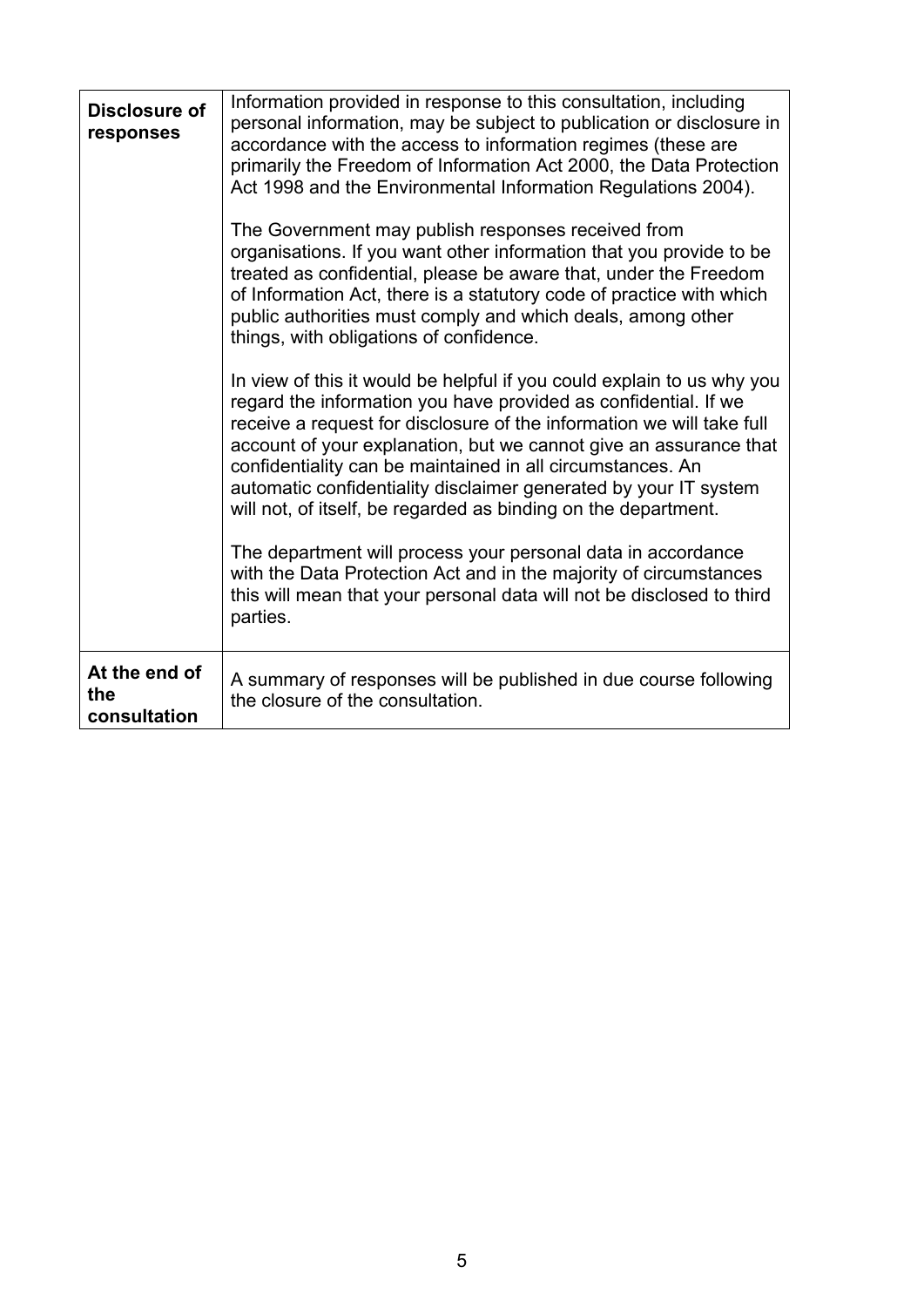## Contents

| SECTION 2: UNDERSTANDING CASTE AND ITS RELEVANCE IN THE UK 9   |  |
|----------------------------------------------------------------|--|
| SECTION 3: HOW THE LAW COULD PROHIBIT CASTE DISCRIMINATION  11 |  |
|                                                                |  |
|                                                                |  |
|                                                                |  |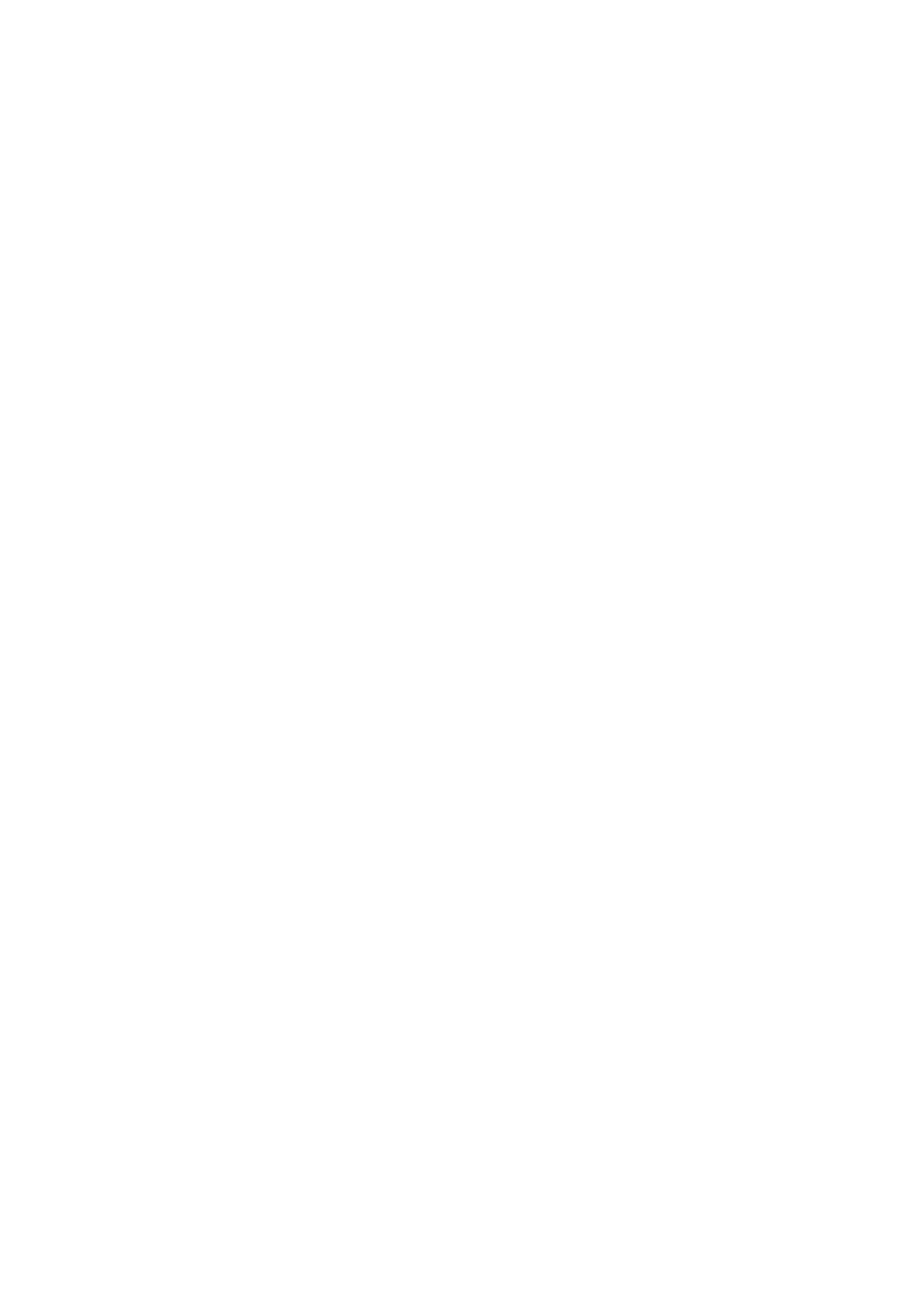*(a) [must by order][1](#page-0-0) amend this section so as to provide for caste to be an aspect of race;* 

*(b) [may by order][2](#page-6-0) amend this Act so as to provide for an exception to a provision of this Act to apply, or not to apply, to caste or to apply, or not to apply, to caste in specified circumstances.* 

*(6) The power under section 207(4)(b), in its application to subsection (5), includes power to amend this Act.*

1.4 This consultation document invites views from all those potentially affected by a legal prohibition against caste discrimination, on whether legal protection against this form of discrimination is best ensured by developing case-law under the Act or by making caste explicitly an aspect of race in the Act. Reliance on developing case-law in courts and tribunals (in particular, the Employment Appeal Tribunal ruling in the case of *Tirkey v Chandhok[3](#page-6-1)* ) would be likely to mean that caste, as an aspect of ethnic origins within the Act, is already covered by legislation and therefore an insertion of it as an aspect of race may not be necessary. It would therefore be subject to exactly the same exceptions and provisions that apply to ethnic origins (see Section 3 paragraphs 3.3 – 3.13 below).

1.5 By contrast, an explicit reference to caste in the Act would make it a new sub-section of race, alongside colour, nationality and ethnic origins: it would be treated as a unique element of the protected characteristic of race by courts and tribunals, and could potentially be subject to different exceptions in the Act and possibly excluded from provisions in the Act which otherwise apply to race (see Section 3 paragraphs 3.14 – 3.27 below).

1.6 In either case, the development of a legal prohibition on discrimination, harassment and victimisation on grounds of caste means that employers, service providers and other organisations need to consider caste discrimination in much the same way as they consider other forms of race discrimination. So this consultation is intended for:

- Members of communities within Great Britain who may encounter caste discrimination in their daily lives;
- $\triangleright$  Employers, service providers, educational and other institutions, and others who might at some point need to respond to a claim of caste discrimination by an employee, student, or customer;
- $\triangleright$  Business and trade organisations and trade unions which represent employers, service providers and employees;
- $\triangleright$  Members of the public who have an interest in or wish to know more about caste and caste discrimination in a British context
- $\triangleright$  Public bodies, and others who may have concerns about whether or how caste or castebased discrimination should be monitored.

1.7 In 2013, amendments initiated in the House of Lords decided that specific legal protection against discrimination<sup>[4](#page-6-2)</sup> because of caste should be introduced into domestic legislation, by

<sup>&</sup>lt;sup>1</sup> Text in square brackets inserted by the Enterprise and Regulatory Reform Act 2013, s97(1), (3)

<span id="page-6-0"></span><sup>2</sup> Text in square brackets inserted by the Enterprise and Regulatory Reform Act 2013, s97(1),(4)

<span id="page-6-1"></span><sup>3</sup> http://www.employmentcasesupdate.co.uk/site.aspx?i=ed24995

<span id="page-6-2"></span><sup>4</sup> This document uses the generic term "discrimination" (or discriminate) to cover discrimination, harassment and victimisation as defined by the Equality Act 2010. Please see Annex A for an explanation of the type of conduct that is unlawful under the Act.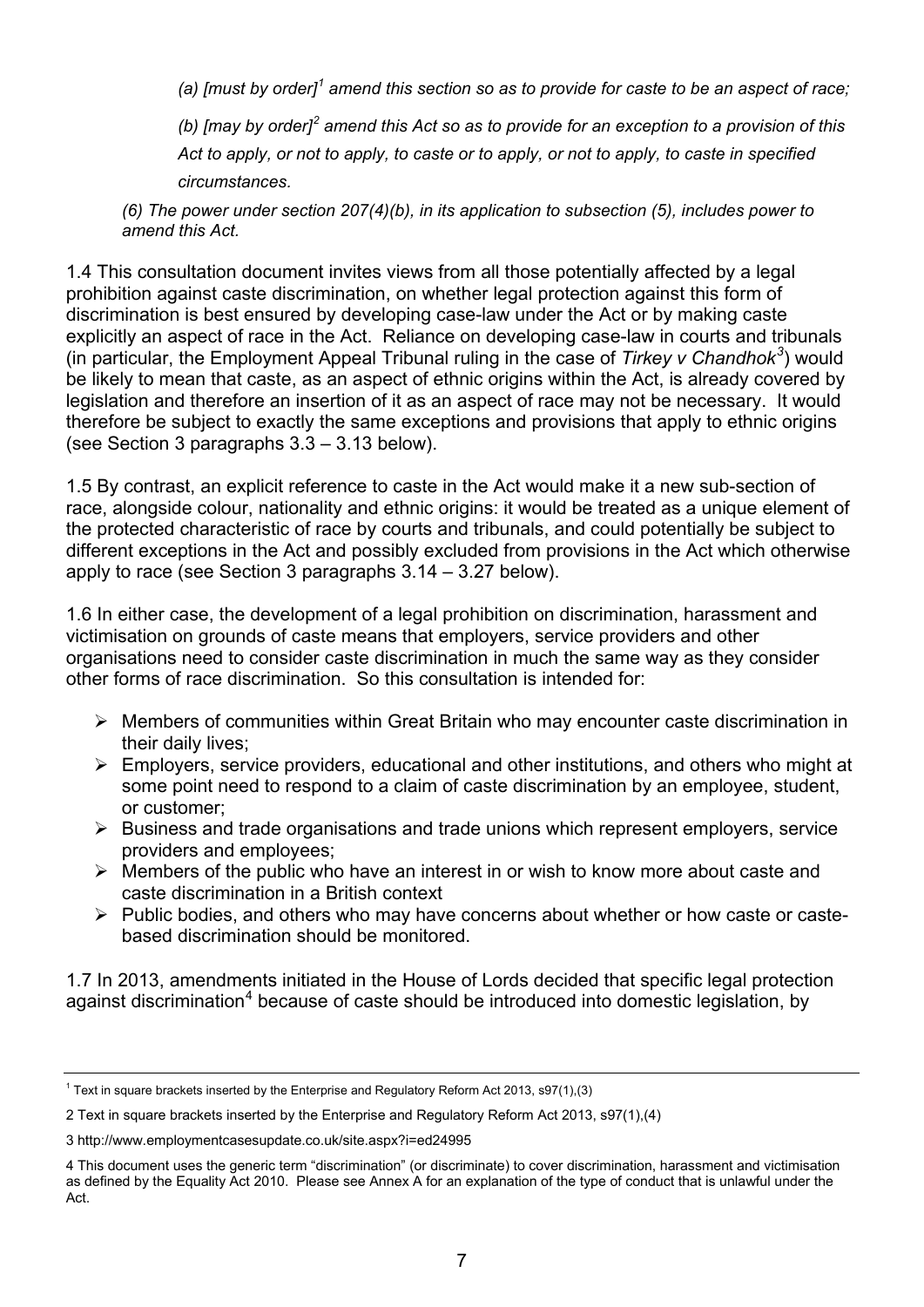making caste an aspect of race for the purposes of the Equality Act 2010<sup>[5](#page-6-0)</sup>. A power to do this already existed in the Equality Act, and the further step which took place in 2013 was to turn this power into a duty – i.e. something which was required by law. However, the Coalition Government's original timetable for introducing the duty was delayed by a number of factors, of which the most significant was carefully considering the developing implications of the *Tirkey v Chandhok* case – at that stage being heard first in an employment tribunal and then in the Employment Appeal Tribunal.

1.8 This Government is committed to minimising the risk of unintended consequences, whichever approach – reliance on case-law or specific legislation – is ultimately chosen. In assessing these risks, we need to recognise that caste is a controversial and sensitive issue where even key points are disputed by different groups. There is very little knowledge and understanding about caste in Great Britain and no universally accepted functional definition of caste which can be relied on. Organisations such as businesses and public bodies therefore have little, if any, awareness of what caste is and how it might be recognised. There remains the danger of stereotyping caste as a discriminatory practice of certain ethnic groups creating potential problems in the harmony of the social fabric of modern British society.

1.9 It is essential to get the legal approach to addressing caste discrimination right so that the law protects those it is intended to cover, but goes no wider than necessary. That is why the Coalition Government did not legislate on this matter immediately, and why this Government is seeking views through this public consultation, after which we will in due course announce a decision to legislate either to implement or to repeal the duty mentioned in paragraph 1.7 above<sup>[6](#page-7-0)</sup>. The Government is committed to deciding the better approach between case-law and legislation in a way that is proportionate, and which protects people from discrimination and avoids unhelpful and socially divisive consequences such as promoting, creating or entrenching ideas of caste or heightening caste consciousness where they do not previously exist.

1.10 This consultation runs for 16 weeks and finishes on 18 July 2017.

<span id="page-7-1"></span><sup>5</sup> Section 97 of the Enterprise and Regulatory Reform Act 2013 amends section 9(5) of the Equality Act 2010 so as to place a duty on a Minister of the Crown to make an order which includes "caste" within the definition of "race" in section 9 of that Act.

<span id="page-7-0"></span> $6$  Implementation of the duty would be by an affirmative order, - a type of secondary legislation which is debated by both Houses of Parliament and which either House can pass or reject but not amend. Repeal of the duty would be by primary legislation – an Act of Parliament.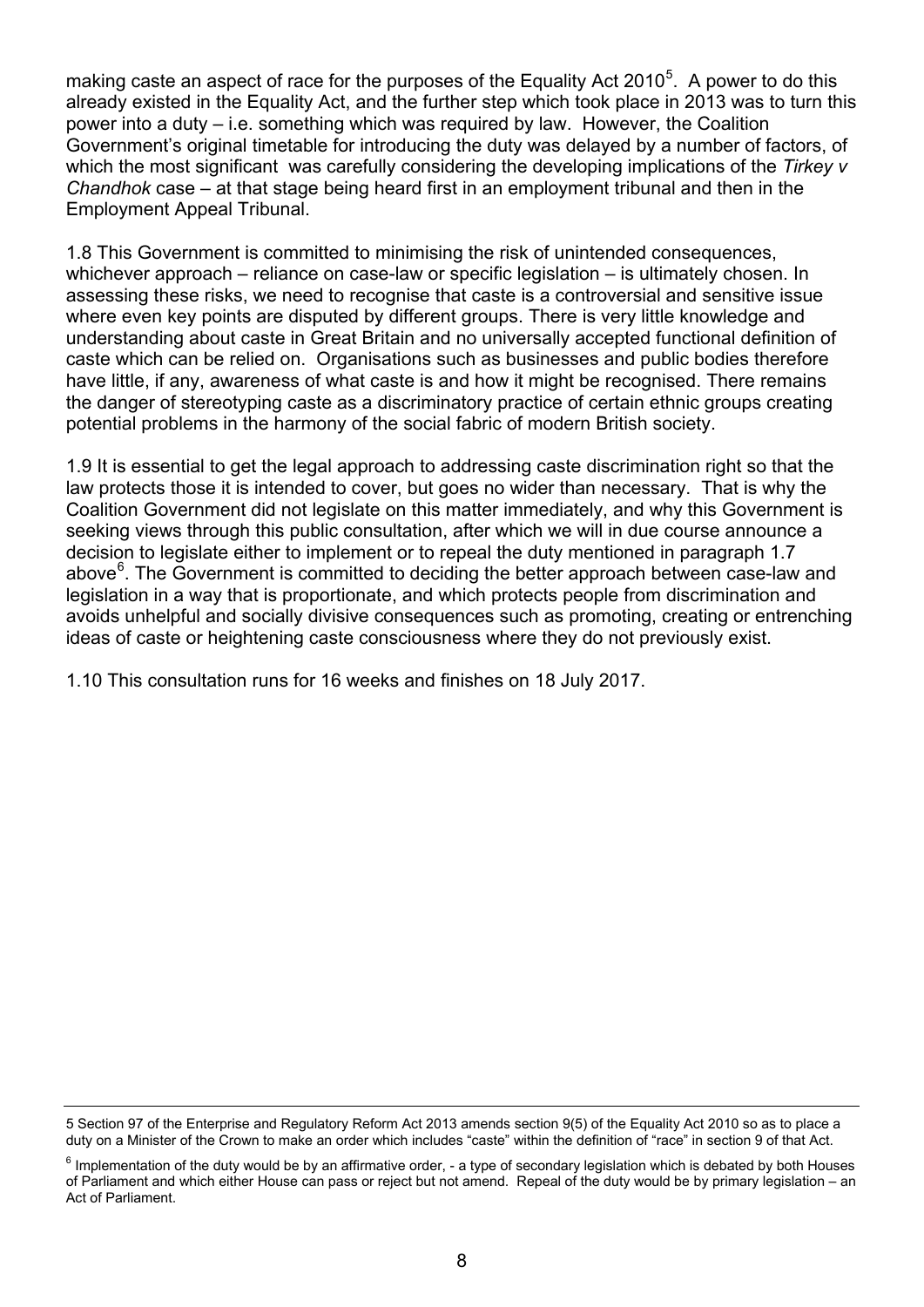## <span id="page-8-0"></span>SECTION 2: UNDERSTANDING CASTE AND ITS RELEVANCE IN THE UK

#### **What is "Caste"?**

2.1 Caste and caste discrimination in Great Britain are complex, and their very understanding is highly polarised between different groups. The Government does not seek, nor claim to provide, a definitive view on these matters or to try to attach notions of caste simply to one section of society or one religion.

2.2 Establishing a workable definition of caste is highly challenging given it is not clear what social structures are covered by the concept. The UN Convention on the Elimination of Racial Discrimination links its definition of caste strongly to descent<sup>[7](#page-7-1)</sup>. In domestic law, a definition of caste is included in the Explanatory Notes to the Equality Act 2010 but this contains origin and community identifiers, which has led to controversy and resentment because it associates caste with particular religions , which may be socially divisive:

*"The term "caste" denotes a hereditary, endogamous (marrying within the group) community associated with a traditional occupation and ranked accordingly on a perceived scale of ritual purity. It is generally (but not exclusively) associated with South Asia, particularly India, and its diaspora. It can encompass the four classes (varnas) of Hindu tradition (the Brahmin, Kshatriya, Vaishya and Shudra communities); the thousands of regional Hindu, Sikh, Christian, Muslim or other religious groups known as jatis; and groups amongst South Asian Muslims called biradaris. Some jatis regarded as below the varna hierarchy (once termed "untouchable") are known as Dalits."*  [**Explanatory note to Equality Act 2010**]

2.3 People who identify, or are regarded by others, as Dalits are considered to be the main victims of caste discrimination, and proposals to prohibit caste discrimination are normally associated with a desire to protect them. However, the inclusion of caste as an aspect of race within the Equality Act could potentially have unintended implications for members of those communities which are most naturally associated with issues of caste more generally.

2.4 Several studies have been carried out into caste discrimination, in particular – "*Caste discrimination and harassment in Great Britain*" (National Institute of Economic and Social Research – 2010)<sup>[8](#page-8-1)</sup> and *Caste in Britain: socio-legal review* (University of Wolverhampton and

<sup>7</sup> ICERD defines discrimination as "*any distinction, exclusion, restriction or preference based on race, colour, descent, or national or ethnic origin which has the purpose or effect of nullifying or impairing the recognition, enjoyment or exercise, on an equal footing, of human rights and fundamental freedoms in the political, economic, social, cultural or any other field of public life".*

<span id="page-8-2"></span><span id="page-8-1"></span><sup>8</sup> https://www.gov.uk/government/uploads/system/uploads/attachment\_data/file/85522/caste-discrimination.pdf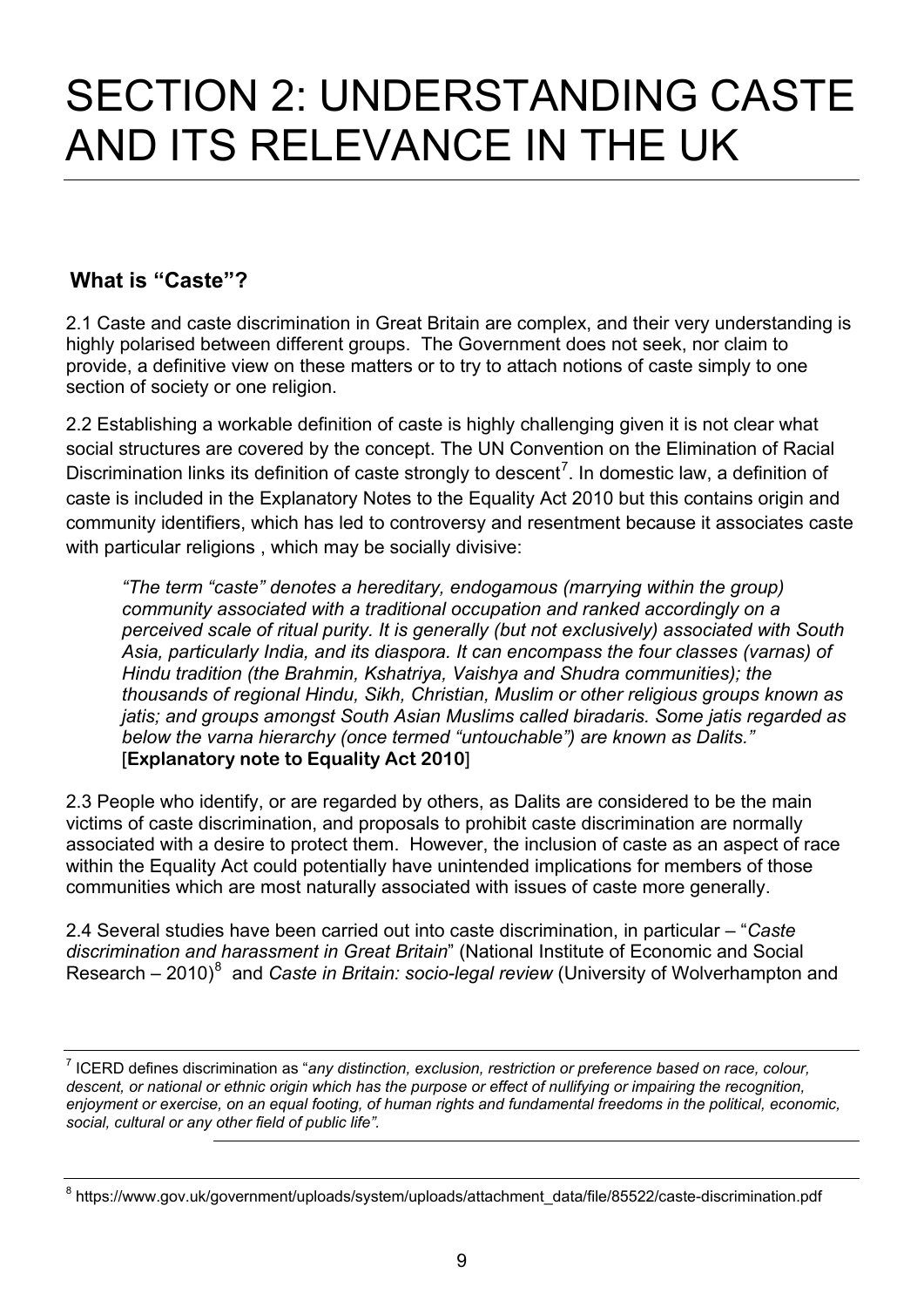others,  $2014$ <sup>[9](#page-8-2)</sup> – as well as a House of Commons Briefing Paper on caste discrimination (November 2015)[10](#page-9-0). These studies provide a number of examples of discrimination – some that would fall into the Act and others outside as described in 3.2, but no report provides universally accepted evidence of caste discrimination within the meaning of the Equality Act.

2.5 The Government is aware of three legal cases (all in the employment tribunals) in which caste discrimination has been included in the grounds of complaint:

*(i) Naveed v Aslam (2012)*. Mr Naveed was a chef recruited from Pakistan to work in a restaurant. His employers were disappointed with his work, as his cooking was not to their customers' taste and he was resistant to suggestions for improvement. This led to customer complaints and to disagreements between Mr Naveed, his employers and other staff. After the employment relationship ended, Mr Naveed made a claim against his former employers which included allegations of harassment and discrimination on grounds of race and caste. He said that he had been subjected to ridicule and abuse because of his Pakistani Arain caste. The tribunal did not accept his evidence, and thought that unpleasant exchanges at work were not related to Mr Naveed's caste but rather were caused by the difficult relationship between him and his employers. The tribunal also ruled that his claim could not have succeeded in any event. The reason for the abuse was not his ethnic origin, and in any case the power to make caste on its own an aspect of race had not been exercised.

*(ii) Begraj v Heer Manak Solicitors (2014)*. Mr Begraj was dismissed from his position as practice manager at Heer Manak and his wife later resigned from the same firm. He made a claim for wrongful dismissal and his wife for constructive unfair dismissal. Both alleged that the firm had been unhappy at the fact that the couple had married, as he was a Dalit and she, in common with their employers, was higher caste. The tribunal heard evidence for nearly 30 days, but because the judge recused herself no findings were ever made on the substantive claims. A subsequent human rights claim against the Secretary of State for Justice (failure to guarantee the Article 6 right to a fair trial) was struck out.

(iii) *Tirkey v Chandhok* – this case and its outcome is covered in more detail in the next section (paragraphs  $3.5 - 3.8$ ).

<span id="page-9-1"></span><span id="page-9-0"></span><sup>9</sup> https://www.equalityhumanrights.com/sites/default/files/research-report-91-caste-in-britain-socio-legal-review.pdf <sup>10</sup> http://researchbriefings.parliament.uk/ResearchBriefing/Summary/SN06862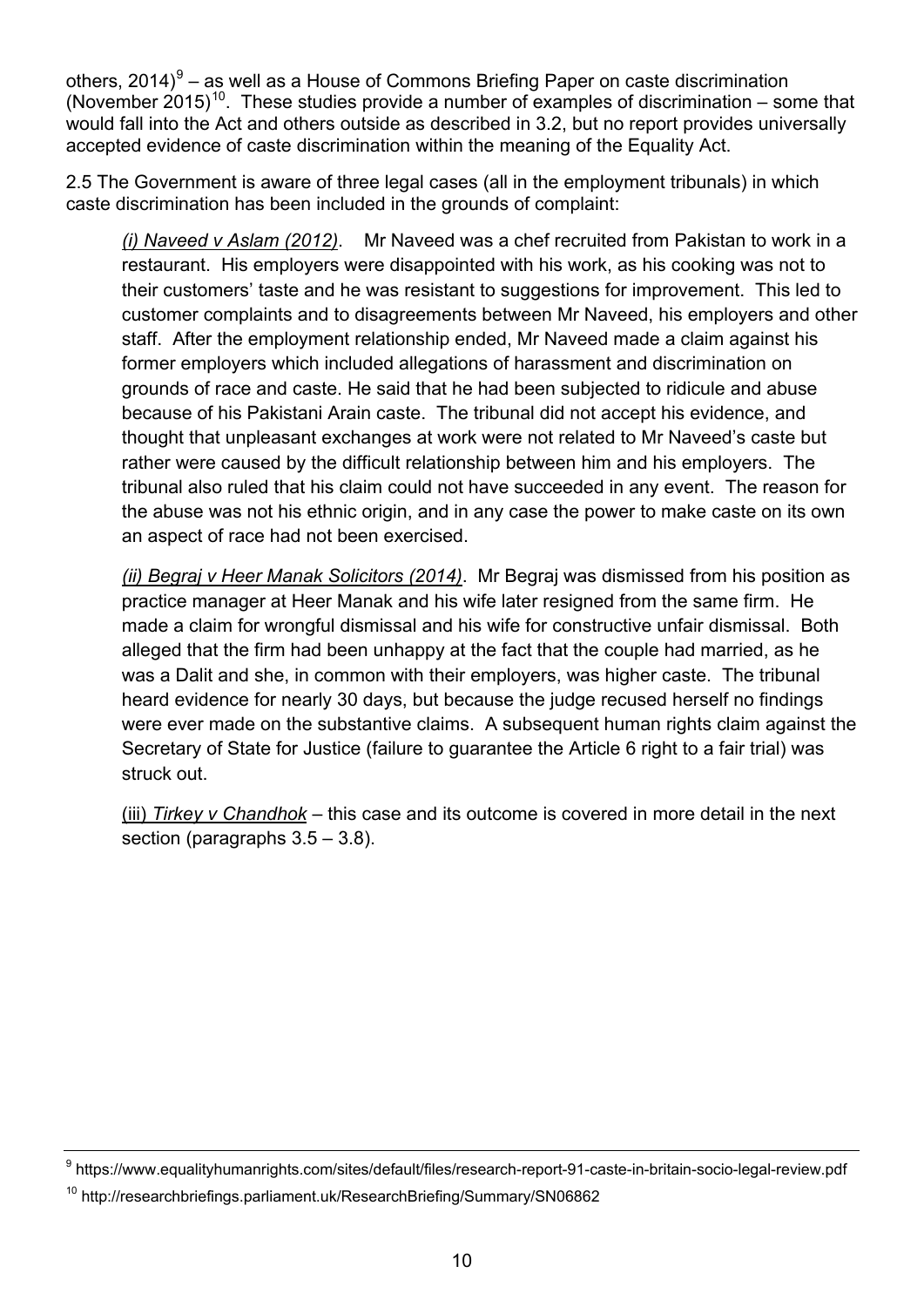## <span id="page-10-0"></span>SECTION 3: HOW THE LAW COULD PROHIBIT CASTE DISCRIMINATION

### **This section includes questions which we would like you to answer – they can be found on pages 13 and 18-19**

#### **What the Equality Act does and does not cover**

3.1 The Equality Act 2010 specifies the areas of activity in which discrimination is unlawful. These are when providing a service or delivering a public function, in selling or letting or managing premises, at work, in schools and higher education, and in private clubs and other associations. More detail on how the Act works is at Appendix A.

3.2 The Equality Act does not cover personal social relations, such as marriage, pupil-to-pupil behaviour in schools or actions that are potentially criminal in nature, such as threatening behaviour or vandalism. The Government has no intention to extend the Act to cover these activities, so they will not be covered by discrimination law irrespective of which of the two approaches set out below is chosen.

#### **Option 1 - Prohibiting caste discrimination through developing case-law**

3.3 One way to ensure appropriate protection for victims of caste discrimination is to rely on the development of case-law to include caste within the meaning of the term ethnic origins in Section 9(1)(c) of the Act. This would not be a unique arrangement – for example various gypsy and traveller groups are accepted as being protected through case-law by the race provisions of the Act, although there is no mention of these groups in the Act itself.

3.4 The key case relating to caste discrimination is the Employment Appeal Tribunal case of *Tirkey v Chandhok[11](#page-9-1)*.

#### *Tirkey v Chandhok***: summary**

3.5 In this case the Claimant worked for the Respondents as a domestic worker. She claimed that they treated her badly and in a demeaning manner, and that this was in part because of her low status which was infected with considerations of caste. The Respondents appealed to the Employment Appeal Tribunal against an earlier Employment Tribunal ruling in the Claimant's favour $^{12}$  $^{12}$  $^{12}$ , on the ground that caste did not fall within the definition of race in section 9 of

<span id="page-10-2"></span><sup>11</sup> http://www.bailii.org/uk/cases/UKEAT/2014/0190\_14\_1912.html

<span id="page-10-1"></span><sup>12</sup> http://www.employmentcasesupdate.co.uk/site.aspx?i=ed24995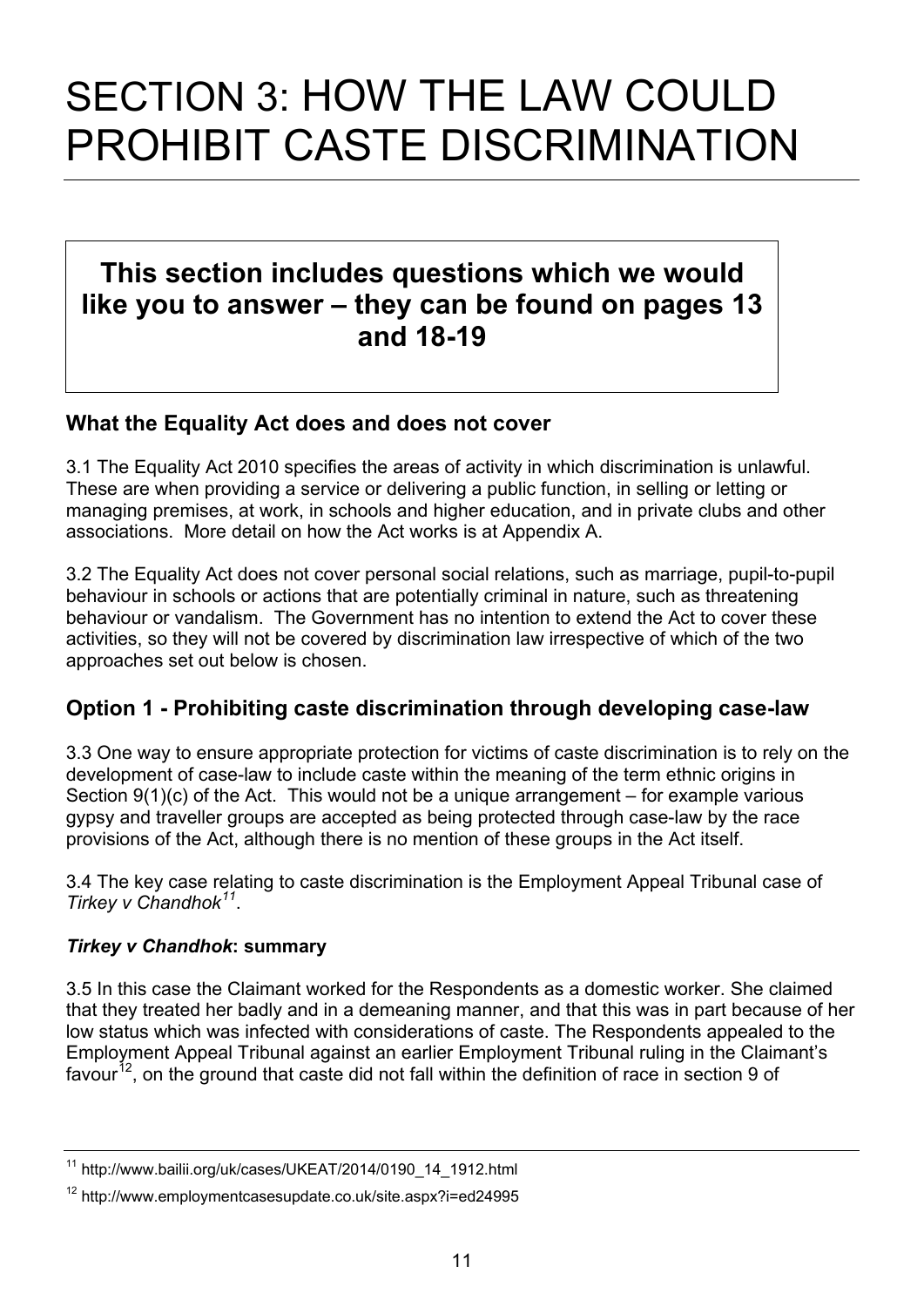the Equality Act 2010, and that the enactment of section 9(5) - both initially and as subsequently amended by the Enterprise and Regulatory Reform Act 2013 - demonstrated that Parliament recognised it was excluded from the definition in section 9(1).

3.6 In December 2014, the Employment Appeal Tribunal held that though caste as a specific concept did not presently come within section 9(1) of the Equality Act, many of the facts relevant in considering caste in many of its forms might be capable of doing so, since ethnic origins in section 9(1)(c) has a wide and flexible scope, including characteristics determined by descent.

3.7 The judge emphasised that his judgment was not a definitive assessment of whether caste is or is not within the scope of the Equality Act. He recognised that some cases where caste is a reason for less favourable treatment may fall outside the scope of protection of the Equality Act but did he not explain what these would be.

3.8 Nevertheless, the effect of the judgment is that it is likely that anyone who believes that they have been discriminated against because of caste could now bring a race discrimination claim under the existing ethnic origins limb of the race provisions in the Equality Act because of their descent. The Employment Appeal Tribunal is a superior court of record with equivalent status to the High Court and the judgment is binding on all employment tribunals which is the forum where victims of caste-based discrimination in the employment field are required to present their claims.

#### **Effect of relying on case-law to protect victims of caste discrimination**

3.9 As noted in paragraph 3.7, the Employment Appeal Tribunal recognises that some cases where caste is a reason for less favourable treatment may fall outside the current scope of protection of the Equality Act. So far the Government is not aware of any aspects of caste that would appear to fall outside ethnic origins and we are not aware of any active legal cases beyond those summarised in paragraph 2.5. Other relevant factors – geography of someone's origin, religion, skin colour – all appear either secondary to ethnic origins or are already covered by race discrimination in the Equality Act.

3.10 Under this option, caste would not be specified in the Equality Act itself. It would develop over time through successive court judgments. Judicial developments to protect victims of caste discrimination would provide a degree of flexibility as to how the concept of caste discrimination develops as it would be governed by the facts of each particular case and also allow the definitional issues of caste to be developed through actual cases of discrimination. This approach is less likely to entrench the concept of caste into British society compared to placing caste on the face of the Act. It would also tend to reduce any additional burden on business.

3.11 Any claim would need to show that discrimination had been because of the claimant's descent (and thus their ethnic origins).

3.12 A claim of poor treatment because of caste might fail if a court found it was not related to descent.

3.13 The exceptions to race in the Equality Act would automatically apply to any form of caste discrimination as an aspect of ethnic origins (see below at 3.18 – 3.21 for a discussion of these and at Appendix B), and caste would automatically be covered within all those more general provisions in the Act which apply to race, including the public sector equality duty and positive action.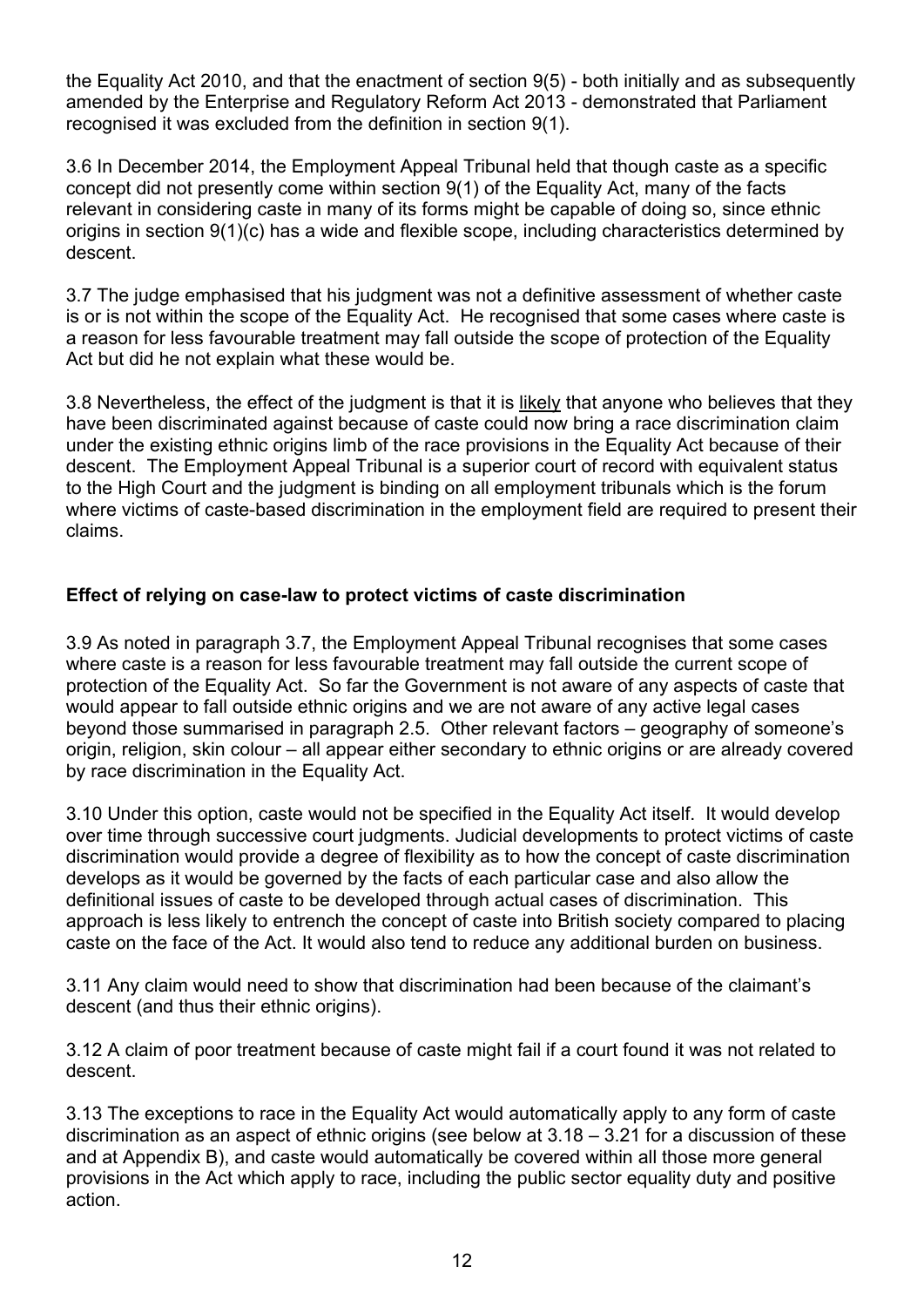**Questions for you to consider on option 1 - Prohibiting caste discrimination through developing case-law:** 

Q1. To what extent do you agree or disagree that protection against discrimination on grounds of ethnic origin provides an appropriate level of protection against caste discrimination?

- $\Box$  Strongly Agree
- Agree
- $\square$  Disagree
- $\square$  Strongly Disagree
- □ Don't know

Q2. Why do you think this? Please explain your answer to Q1.

Q3. Which types of caste discrimination, if any, do you think would not be covered by the concept of ethnic origin in case-law? Please clearly list the features of caste which you think are not covered by ethnic origin and explain why you think this.

Q4. What are the benefits (e.g. social and economic) of using case-law to implement a legal ban on caste discrimination?

Q5. What are the disadvantages (e.g. social and economic) of using case-law to implement a legal ban on caste discrimination?

### **Option 2 - Prohibition of caste discrimination by specifying caste in the Equality Act**

3.14 A different way of protecting victims of caste discrimination is to ensure that the term caste appears on the face of the legislation as a self-standing, separate element of race in section 9(5) of the Act.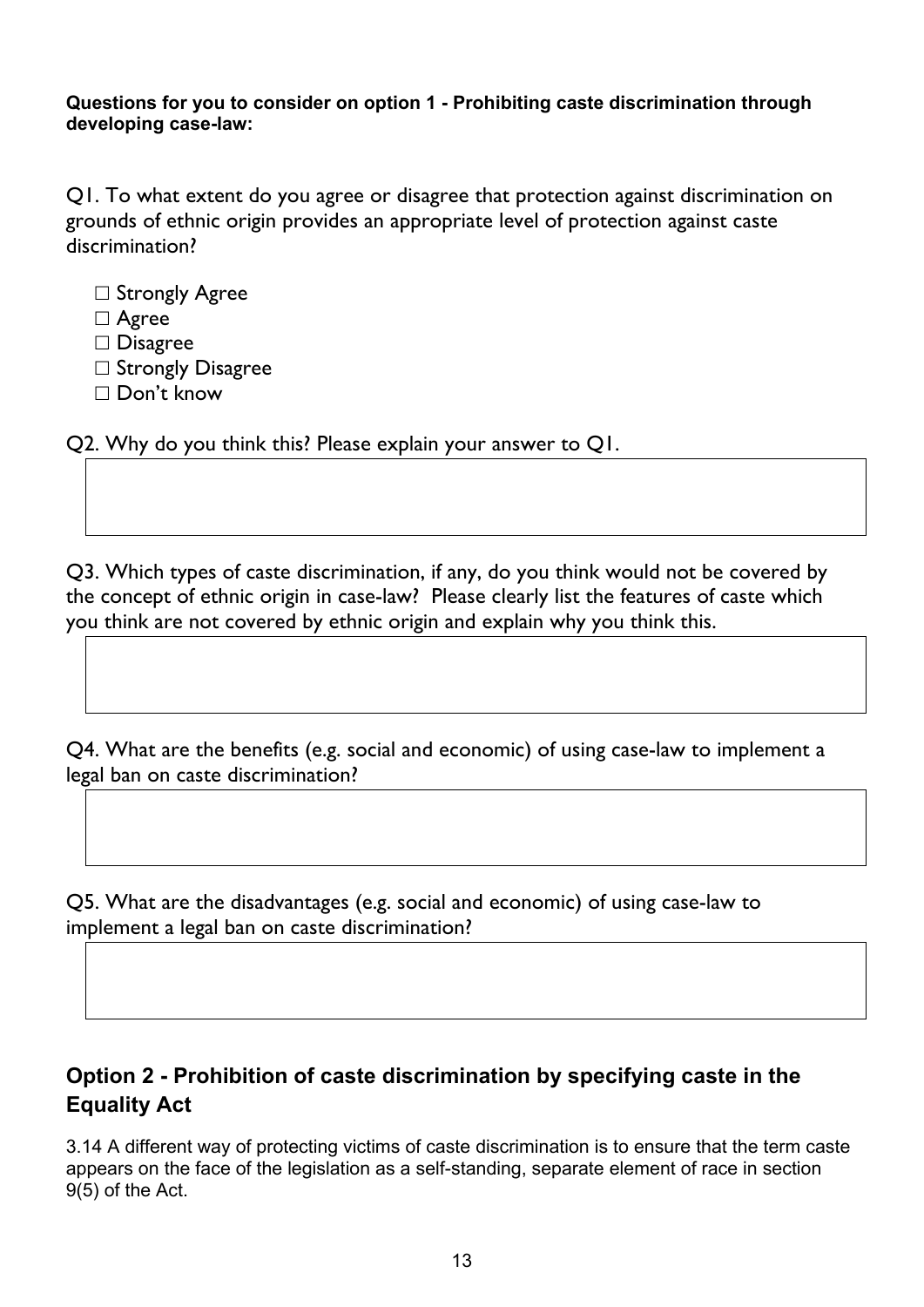3.15 Following the 2013 decision of Parliament that caste should be added to the race discrimination provisions of the Equality Act, this document has noted (paragraph 1.3 above) that the relevant section of the Act reads as follows:

| Section 9 of the Equality Act 2010                                                                                                                                                                                        |  |  |
|---------------------------------------------------------------------------------------------------------------------------------------------------------------------------------------------------------------------------|--|--|
| Race                                                                                                                                                                                                                      |  |  |
| $(1)$ Race includes-                                                                                                                                                                                                      |  |  |
| (a) colour;                                                                                                                                                                                                               |  |  |
| (b) nationality;                                                                                                                                                                                                          |  |  |
| (c) ethnic or national origins.                                                                                                                                                                                           |  |  |
| (2) In relation to the protected characteristic of race-                                                                                                                                                                  |  |  |
| (a) a reference to a person who has a particular protected characteristic is a<br>reference to a person of a particular racial group;                                                                                     |  |  |
| (b) a reference to persons who share a protected characteristic is a reference to<br>persons of the same racial group.                                                                                                    |  |  |
| (3) A racial group is a group of persons defined by reference to race; and a reference to a<br>person's racial group is a reference to a racial group into which the person falls.                                        |  |  |
| (4) The fact that a racial group comprises two or more distinct racial groups does not prevent<br>it from constituting a particular racial group.                                                                         |  |  |
| (5) A Minister of the Crown -                                                                                                                                                                                             |  |  |
| (a) [must by order] <sup>13</sup> amend this section so as to provide for caste to be an aspect of<br>race:                                                                                                               |  |  |
| (b) [may by order] <sup>14</sup> amend this Act so as to provide for an exception to a provision of<br>this Act to apply, or not to apply, to caste or to apply, or not to apply, to caste in<br>specified circumstances. |  |  |
| (6) The power under section 207(4)(b), in its application to subsection (5), includes power to<br>amend this Act.                                                                                                         |  |  |

3.16 The Act as currently drafted therefore provides for **caste to become a specific aspect of the protected characteristic of race**. This is **in addition to** those aspects which race already includes; ie (a) colour, (b) nationality and (c) ethnic or national origins.

<span id="page-13-1"></span><sup>&</sup>lt;sup>13</sup> Text in square brackets inserted by the Enterprise and Regulatory Reform Act 2013, s97(1),(3)

<span id="page-13-0"></span><sup>&</sup>lt;sup>14</sup> Text in square brackets inserted by the Enterprise and Regulatory Reform Act 2013, s97(1), (4)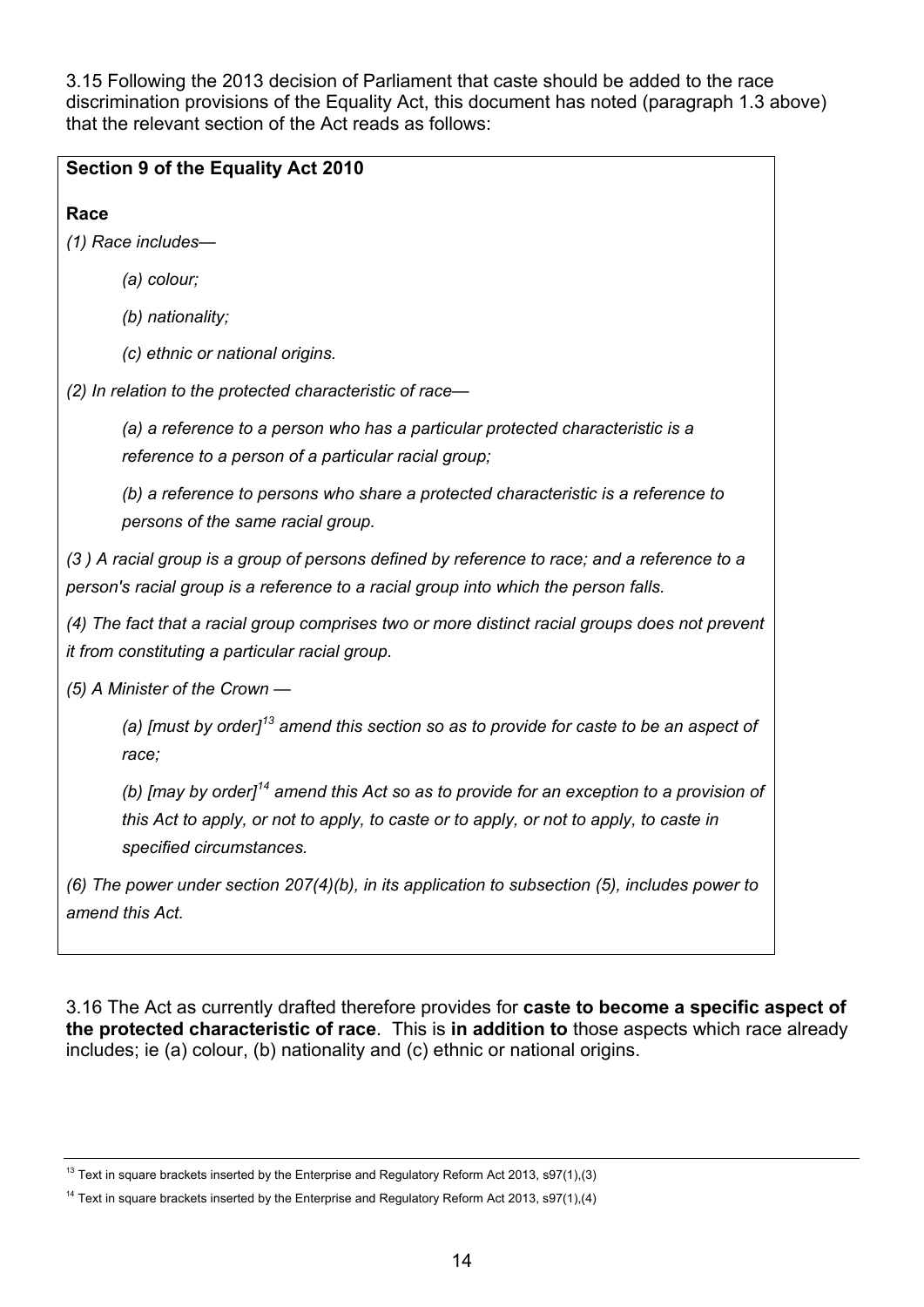3.17 The duty in section 9(5)(a) of the Act has not yet been implemented. This means that, at present, caste is not specified as an aspect of race and, in so far as it is currently covered by the race provisions in the Act, it may in certain circumstances be part of ethnic or national origins in section 9(1)(c). This is because of the Employment Appeal Tribunal judgment in *Tirkey v Chandhok* (see above).

#### **Specifying Caste in the Act – Exceptions**

3.18 The legislation does however provide (Section 9(5)(b)) for a decision to be made about which exceptions to discrimination within the Act should apply, or not apply, to caste and which other provisions in the Act should or should not apply. This means that, if the duty to include caste is implemented, Parliament could decide that different exceptions should apply to caste than apply to other aspects of race; and it could also decide that other provisions in the Act which apply to all the protected characteristics (including race) should not apply to caste.

3.19 The Act contains a range of exceptions to the requirement not to discriminate. These define the circumstances in which it remains lawful to treat people differently because of a protected characteristic. This is to allow practices that are beneficial, justifiable, or genuine and proportionate. Some of these exceptions are general and apply to all protected characteristics. Examples of this type of exception include a 'statutory authority' exception, which allows differential treatment that would otherwise be considered discrimination, where it is required by other primary or secondary legislation.

3.20 Other exceptions are tailored to particular protected characteristics. Examples include businesses being able to offer special discounts only to pensioners<sup>15</sup>; or providers of extreme sports refusing to allow pregnant women to undertake high-risk activities<sup>[16](#page-14-0)</sup>. Finally, some exceptions are specific to the different areas which the legislation covers – for example services and public functions or private clubs. The range of exceptions available for race is more restricted than that for some of the other protected characteristics, recognising that such differentiation is rarely acceptable and has often been pernicious: the scope for discrimination on grounds of colour – a sub-category of race in the Act – is especially limited for these reasons. For example while it is possible in certain circumstances<sup>[17](#page-14-1)</sup> to give preference to people on the basis of sex or religion when selling or letting premises, or in admitting pupils to schools, it is not permissible on the basis of race. There are some provisions and exceptions in the Act that apply to aspects of race that may not be appropriate in relation to caste.

3.21 An order which implemented the caste duty might also amend the Act to include exceptions for caste, or make particular provisions of the Act apply in relation to caste in some but not other circumstances. The University of Wolverhampton report considered in detail Equality Act exceptions in relation to caste, but did not make any particular recommendation about which exceptions should or should not apply. (The exceptions which apply to race in the Act are at Appendix B).

#### **Specifying caste in the Act – provisions which might not apply**

3.22 Work done into caste in the 2013-15 period, particularly by the EHRC and as part of the University of Wolverhampton-led research, identified two provisions in particular which might be

<sup>&</sup>lt;sup>15</sup> See Schedule 3 to the Equality Act 2010.

<span id="page-14-0"></span><sup>&</sup>lt;sup>16</sup> See Schedule 3 to the Equality Act 2010 as amended by the Equality Act 2010 (Age Exceptions) Order 2010.

<span id="page-14-2"></span><span id="page-14-1"></span><sup>17</sup> See *Schedule 5 of the Equality Act 2010*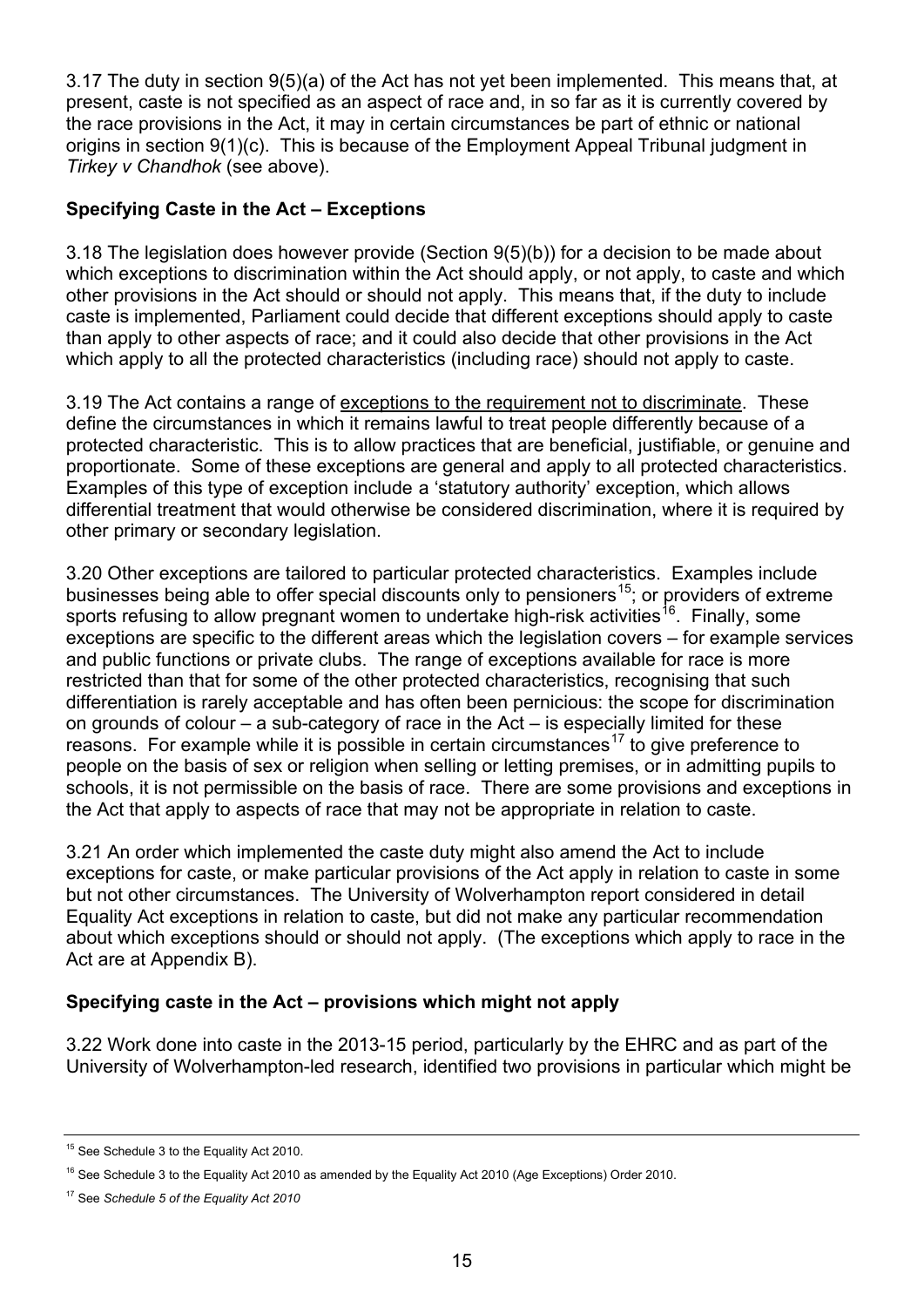problematic if applied to caste – the public sector equality duty; and positive action. That is because there is a risk that in considering whether or not to take positive action or whether the public sector equality duty obligation applies, a body may consider that the best way to establish the necessary data would be to ask people about their caste, but the Government does not support people being asked such potentially intrusive and socially divisive questions.

#### *1 - The Public Sector Equality Duty*

Section 149(1) of the Equality Act 2010 requires public bodies, when exercising their functions, to have due regard to the need to:

- *(a) eliminate discrimination, harassment, victimisation and any other conduct that is prohibited by or under this Act;*
- *(b) advance equality of opportunity between persons who share a relevant protected characteristic and persons who do not share it;*
- (c) *foster good relations between persons who share a relevant protected characteristic and persons who do not share it*.

The Duty is underpinned by specific duties set out in regulations, which differ between England, Scotland and Wales, with different detailed requirements applying to the public authorities in each country. In each case however, they include publication of varying amounts of equality-related data.

The Duty applies to various protected characteristics, including race. Schedule 18 of the Act contains some exceptions to the coverage of the Duty. For example, the requirement to have due regard to the need to advance equality of opportunity does not apply to race when a public body is exercising immigration functions, except in relation to colour.

There could be advantages and disadvantages of the Duty applying specifically to caste, rather than ethnic origins as at present. An advantage would be that public bodies would need specifically to consider the need to eliminate caste discrimination and to advance equality of opportunity etc. between people who share a particular caste and people who do not. Moreover, a complete exclusion of caste from the duty would put it in a different position from almost every other characteristic.

However, one particular risk of caste legislation further entrenching caste-identity would arise if personal, caste-related, information was requested from people. The Government is quite clear that there is no reason why employees or service recipients should be required or encouraged to disclose their caste. Nevertheless, the 2013 Review of the Duty found many examples of public authorities seeking and using diversity data in ways which seemed excessive and in some cases inappropriate. Excluding caste from the scope of the Duty would discourage authorities from seeking information to enable them to take caste into account in making decisions and would guard against public authorities requesting this information for that purpose. The University of Wolverhampton report noted that "in relation to caste there appears to be widespread agreement ... that the collection of data on caste would be counter-productive".

In the event that caste becomes a separately defined aspect of race, a compromise might be for only section 149(1)(a) to apply in relation to caste, but not section 149(1)(b) and (c). This approach would be similar to that already taken for marriage and civil partnership. It would mean that public authorities would be under a basic duty to have due regard to the need to eliminate caste discrimination, harassment and victimisation, but would not be required to consider interventions to advance equality of opportunity or foster good relations between different caste groups – actions which might encourage some authorities to seek information about caste identity.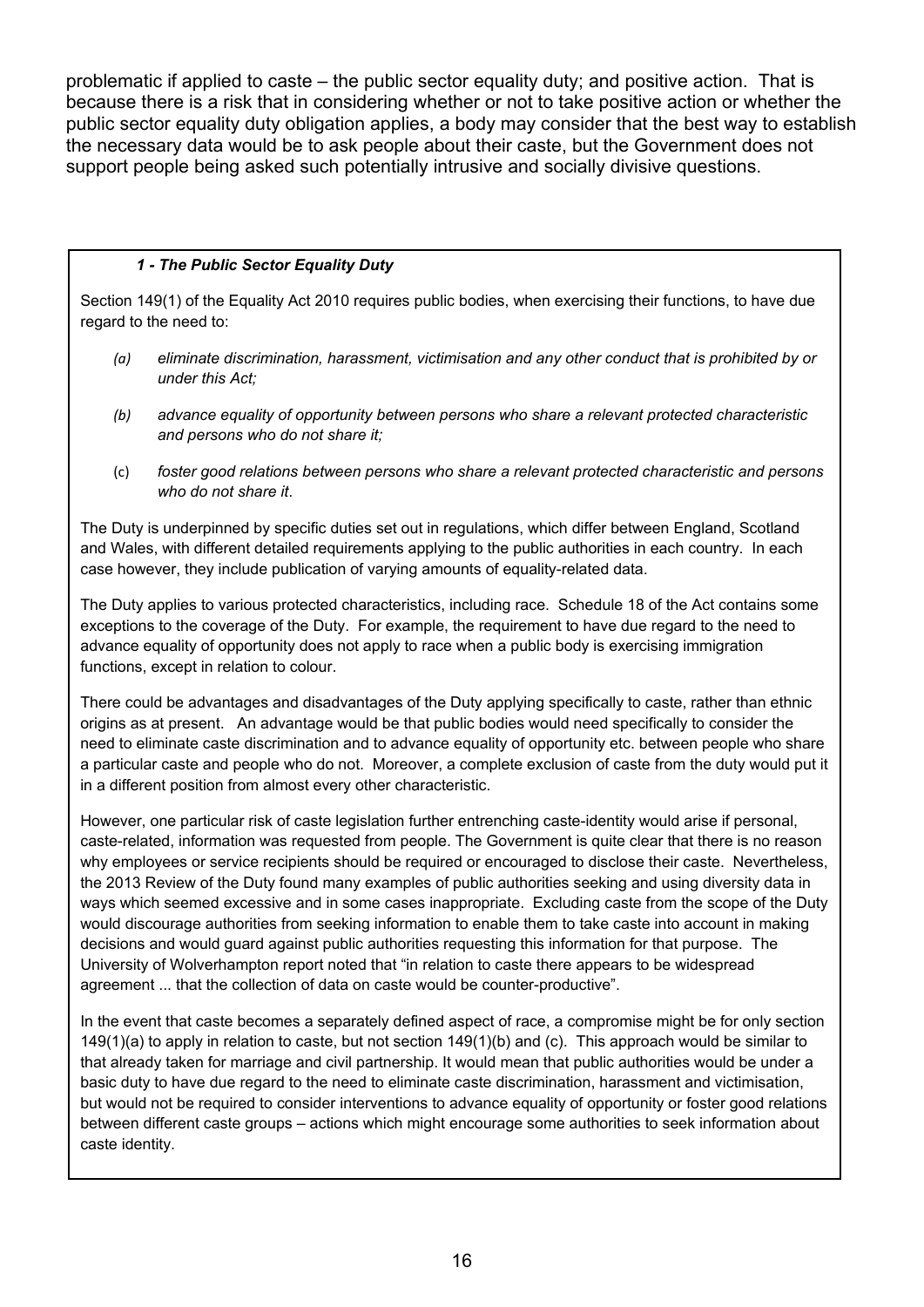#### *2 - Positive Action*

The Act contains specific provisions about taking "positive action". These provisions can for instance be used where someone such as an employer "reasonably thinks" that people with a particular characteristic – for example men or women or disabled people – suffer a disadvantage because they are disproportionately under-represented in a job or a training opportunity or other activity. In such circumstances, the employer may be able to take positive action to address the under-representation, by assisting people who share that characteristic and not people who don't.

Race is one of the characteristics covered by positive action, and therefore if we took no further action, the inclusion of caste as an aspect of race would mean that caste would also be covered. This might be helpful, for example in a situation where an employer with a substantial workforce of South Asian ethnic origin knew or suspected that employees of a particular caste background were being ignored for management development opportunities.

However, the ability to take positive action might create similar drawbacks to those mentioned above on the Duty: this is because for an employer to "reasonably think" that there was a problem of the kind mentioned, they would probably need evidence about what caste his or her employees were. And, as we have already noted, we do not think that for those in authority to start routinely asking people to disclose their caste would either be helpful or proportionate.

#### **Effect of how the law would be if the duty was exercised and caste became a specific aspect of race within the Equality Act**

3.23 Caste would be a separate, specific ground for claiming race discrimination.

3.24 The Act's exceptions to race discrimination (Appendix B) could be changed for caste, and specific provisions in the Act – such as the public sector equality duty – could be disapplied to caste.

3.25 Caste could not be defined in the Act: we would expect courts to use the Act's Explanatory Notes definition (para 2.2 above) to help them decide what caste is.

3.26 Caste would not simply be an aspect of ethnic origins, so aspects of caste and caste discrimination not related to descent (if these exist) could also be covered by the law.

3.27 The duty includes a review power enabling Government to review the need for explicit caste legislation after a specified period and, if appropriate, introduce an Affirmative Order to repeal the caste provisions (see section 97, Enterprise and Regulatory Reform Act 2013). The review power would only become relevant – and then only after a period – if the Government decides to implement the duty.

#### **Questions for you to consider on option 2 – Prohibiting caste discrimination by specifying caste in the Act:**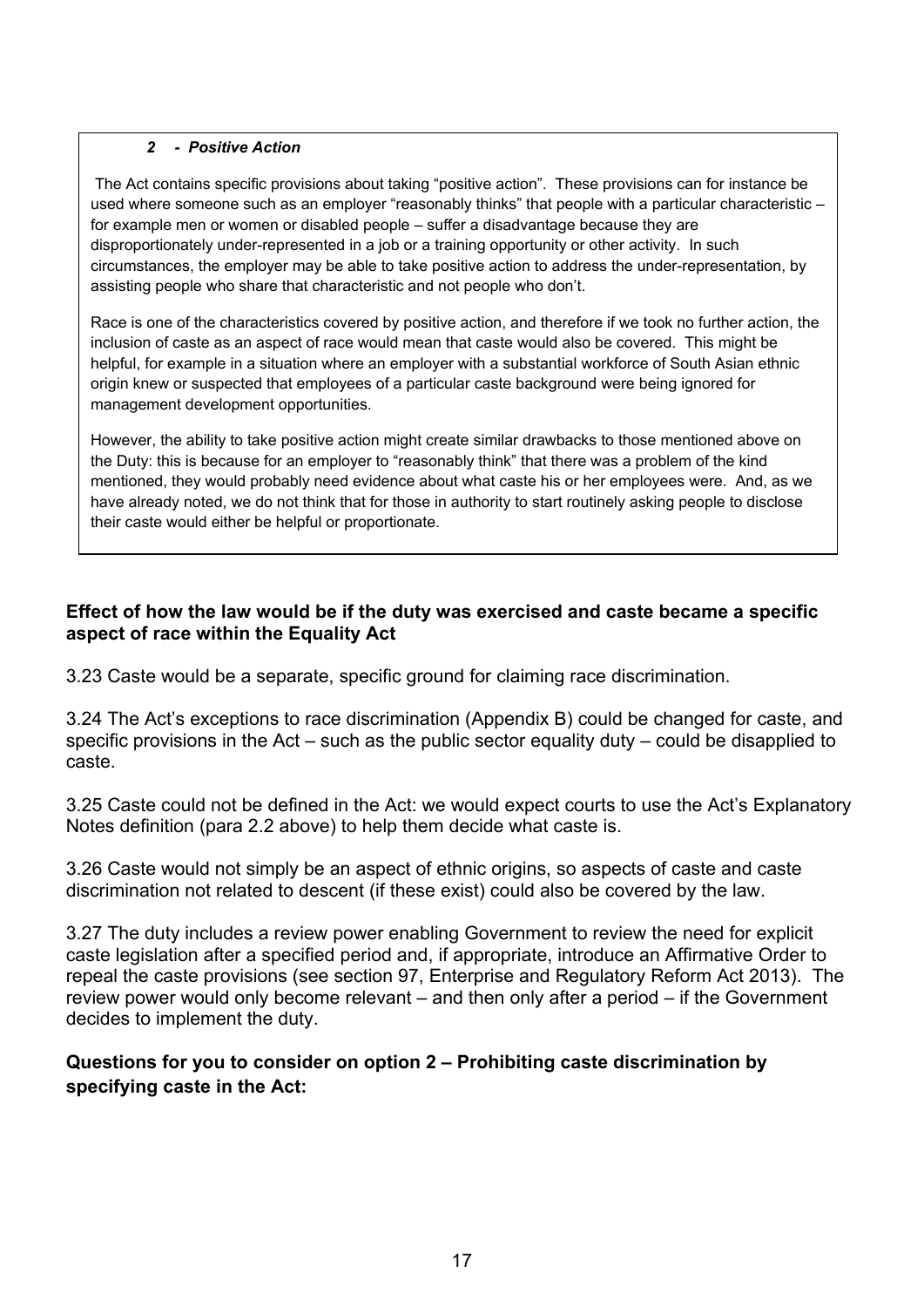Q6. What are the benefits (e.g. social and economic) of inserting caste into the Equality Act 2010 as a specific aspect of race?

Q7. What are the disadvantages (e.g. social and economic) of inserting caste into the Equality Act 2010 as a specific aspect of race?

Q8. There are also two specific provisions in the Equality Act 2010 that we would particularly like to get your opinion on – the Public Sector Equality Duty and positive action. To what extent do you agree or disagree that the following provisions should apply to caste:

a) Public Sector Equality Duty

- $\Box$  Strongly Agree
- Agree
- $\square$  Disagree
- $\square$  Strongly Disagree
- Don't know
- b) Positive action
	- $\square$  Strongly Agree
	- Agree
	- Disagree
	- $\square$  Strongly Disagree
	- Don't know

Q9. Why do you think this? Please explain the reason for your answers to Q8a and/or Q8b

a) Public Sector Equality Duty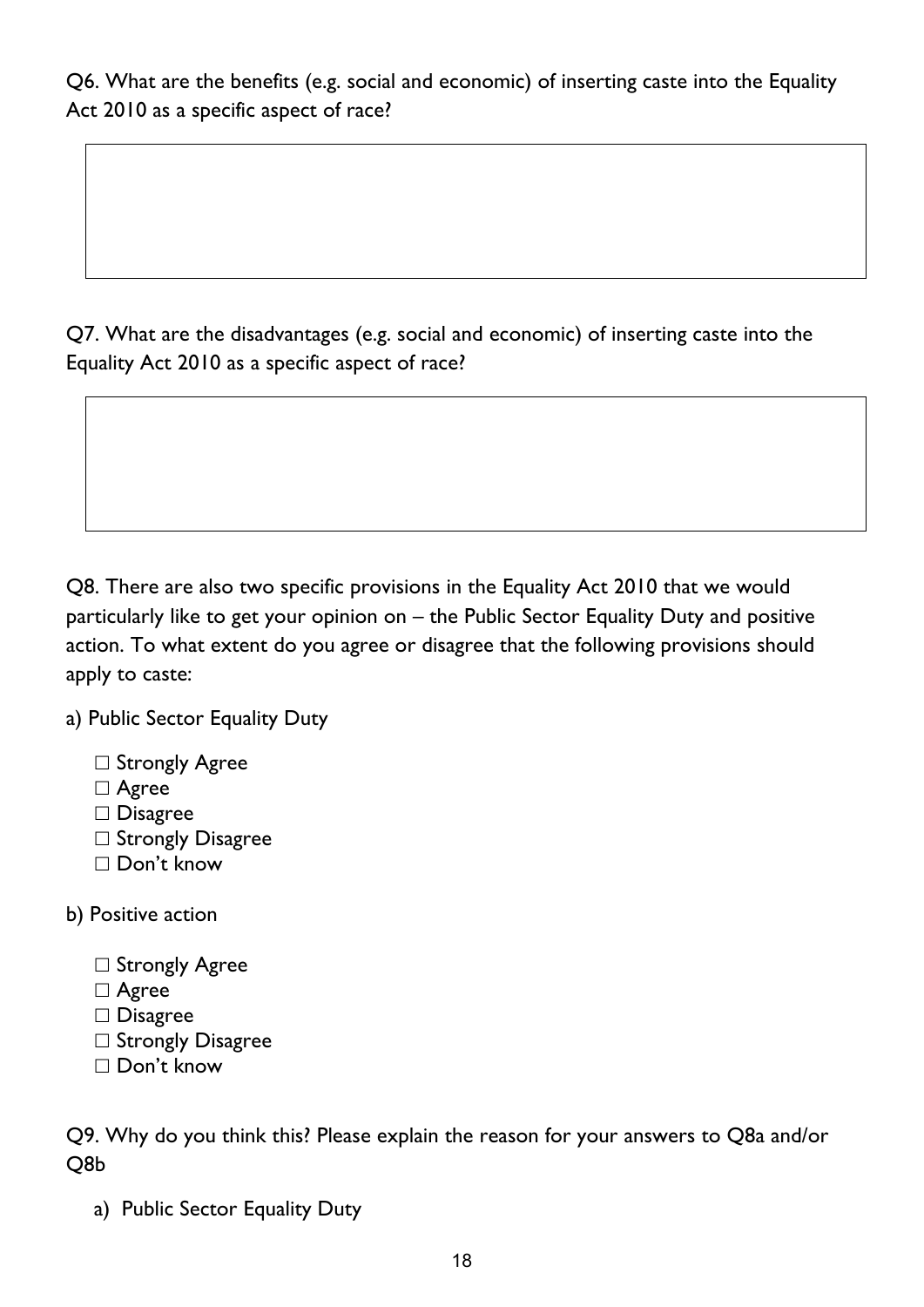#### b) Positive action

#### **Key summary questions for you to consider on options 1 and 2:**

Q10. Which is your preferred option to tackle caste discrimination?

- □ Case-law
- $\Box$  Using the legislative duty to insert caste into the Equality Act 2010 as an aspect of race
- $\Box$  Other

#### Q11. Why do you think this? Please explain the reasons for your answer to Q10.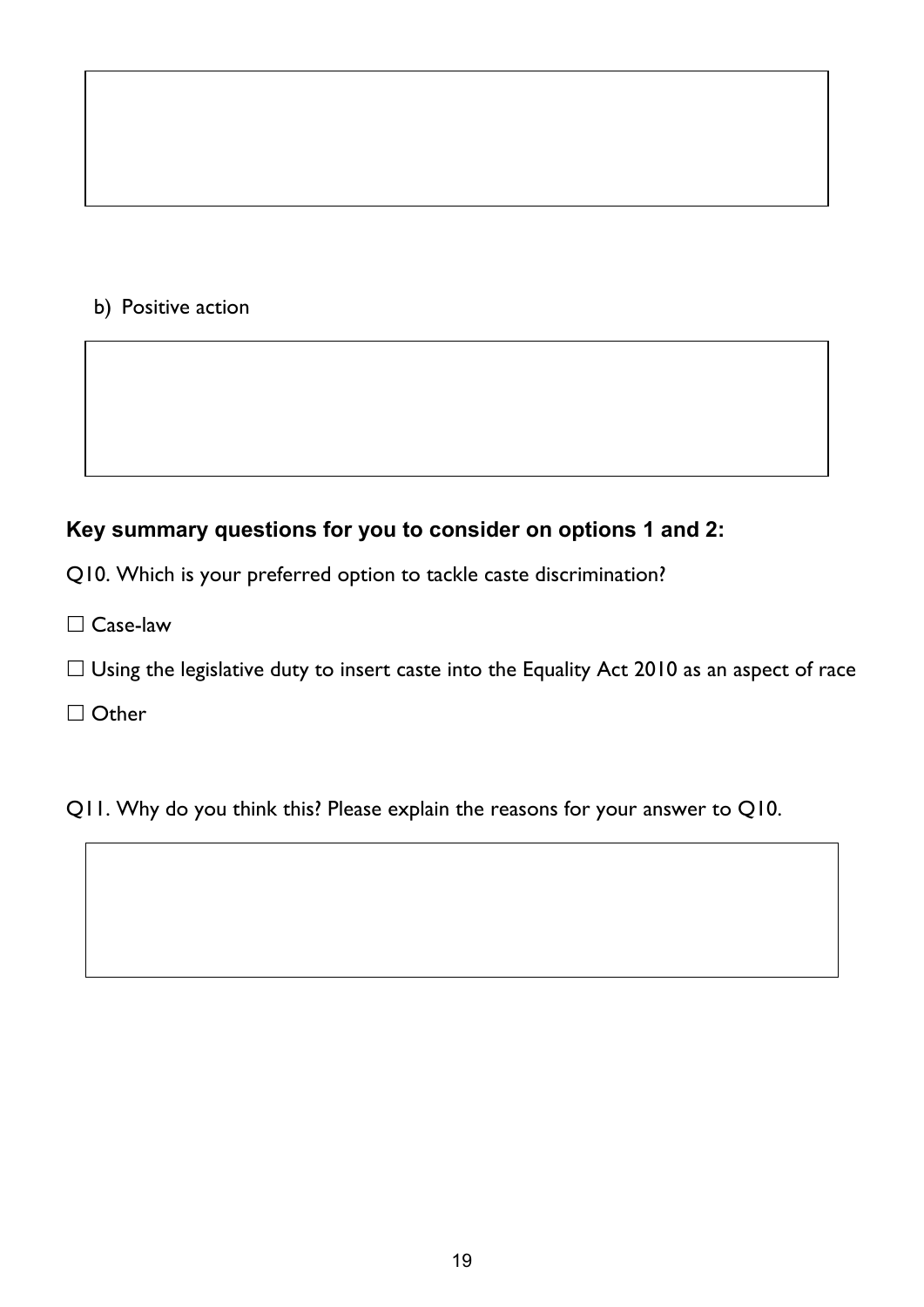# <span id="page-19-0"></span>SECTION 4: NEXT STEPS

### **This section contains questions that we would like you to answer - they can be found on page 20 - 21**

4.1 Two possible ways to provide legal protection against caste discrimination have emerged. Parliamentary debate has led to a statutory requirement to include caste in the Act itself as a separate aspect of race. Tribunals, through case-law, have separately considered the existing provisions in the Act and concluded that, under the relevant circumstances, caste is an aspect of ethnic origin so legislative protection against caste discrimination already exists. This consultation seeks views on which approach provides better protection and why.

4.2 However, these issues do not involve only certain individuals and communities within Great Britain. They also potentially affect employers and those who provide goods and services. Few employers or service providers would knowingly discriminate against someone on grounds of caste; indeed, as some of the case studies in the 2010 NIESR report show, few would be able to recognise this form of discrimination at all. But it is possible they might unwittingly become liable to a claim of discrimination, either through their own actions or those of their employees.

4.3 We are therefore seeking evidence on the potential impact on businesses and individuals of caste becoming an aspect of race – either specifically or following the judgment in *Tirkey v Chandhok*. The Government will prepare an impact assessment to take account of responses to the consultation and in the light of discussions with stakeholders. To support this impact assessment the Government welcomes reliable statistical evidence about the pervasiveness of caste discrimination.

4.4 We are also seeking evidence on any other unintended consequences of either option on the communities within Great Britain.

Q12. Can you provide any data on costs and benefits, including costs and benefits to individuals, of caste becoming an aspect of race in the Equality Act either through:

(A) A specific change to the legislation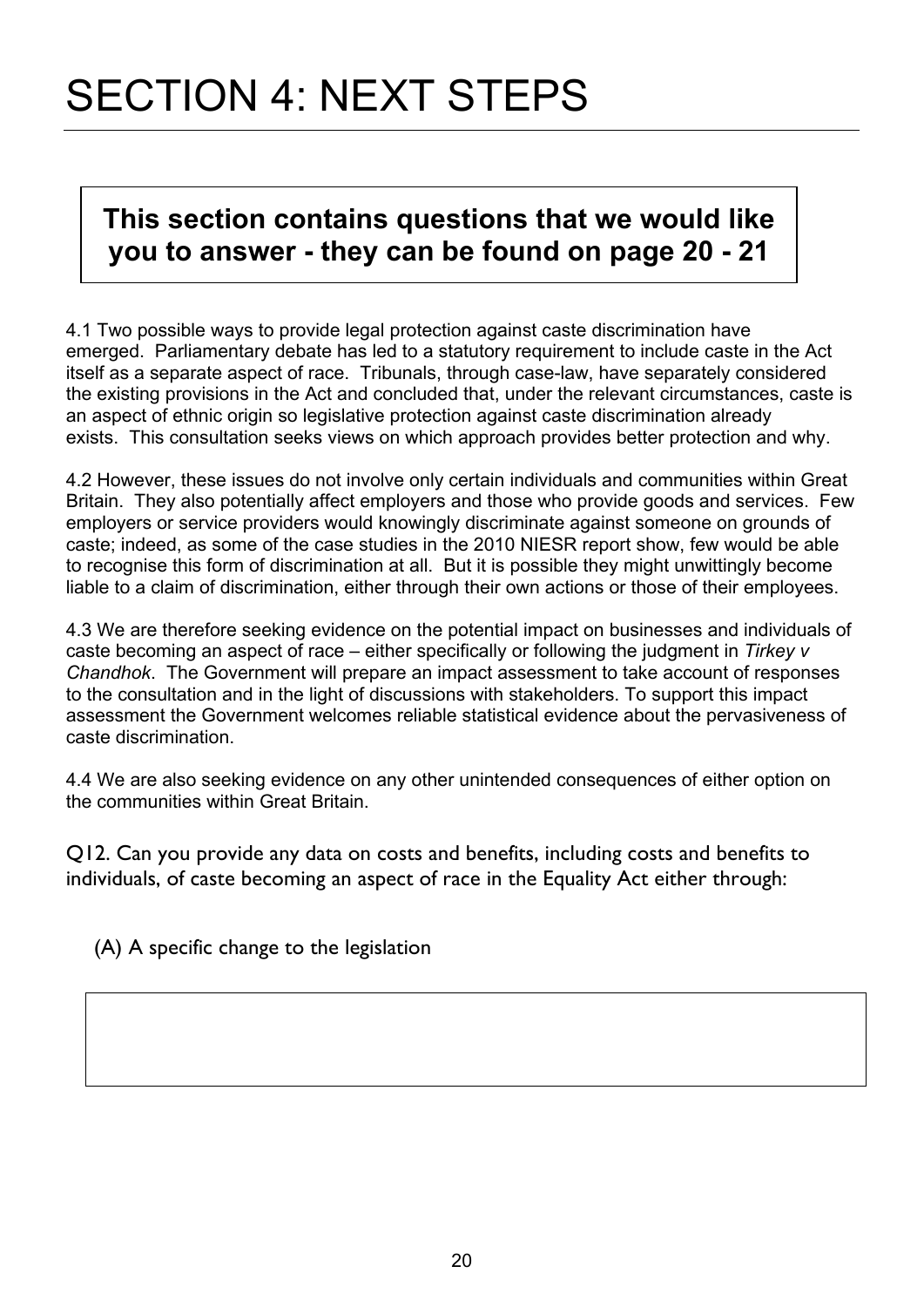4.5 Irrespective of the outcome of the consultation and subsequent Government action, the Government Equalities Office will engage with employer and service provider organisations to promote greater awareness of the issues covered in this document, and of their responsibilities under Section 9 of the Equality Act.

#### **Equality Impact**

4.6 The public sector equality duty emphasises the importance, in the way public authorities carry out their functions, of:

- i. Eliminating discrimination, harassment, victimisation and any other conduct prohibited under the Equality Act 2010;
- ii. Advancing equality of opportunity between persons who share a relevant protected characteristic and persons who do not share it;
- iii. Fostering good relations between persons who share a relevant protected characteristics and persons who do not share it.

In deciding what action to take following this consultation, the Government Equalities Office will ensure that it pays due regard to the public sector equality duty. The responses to the consultation will help us to do that.

Q13. Apart from the options covered in this document, is there anything else you think Government can do to prevent discrimination on grounds of caste in Britain?

#### **Government response to the consultation**

4.7 This consultation closes on 17 July 2017. The Government will carefully consider the responses to it before setting out its views on how to proceed and whether in the light of the consultation we intend to implement the caste duty in Section 9 of the Equality Act, or to repeal it at a suitable legislative opportunity and let caste develop in equality law through case-law as an aspect of race.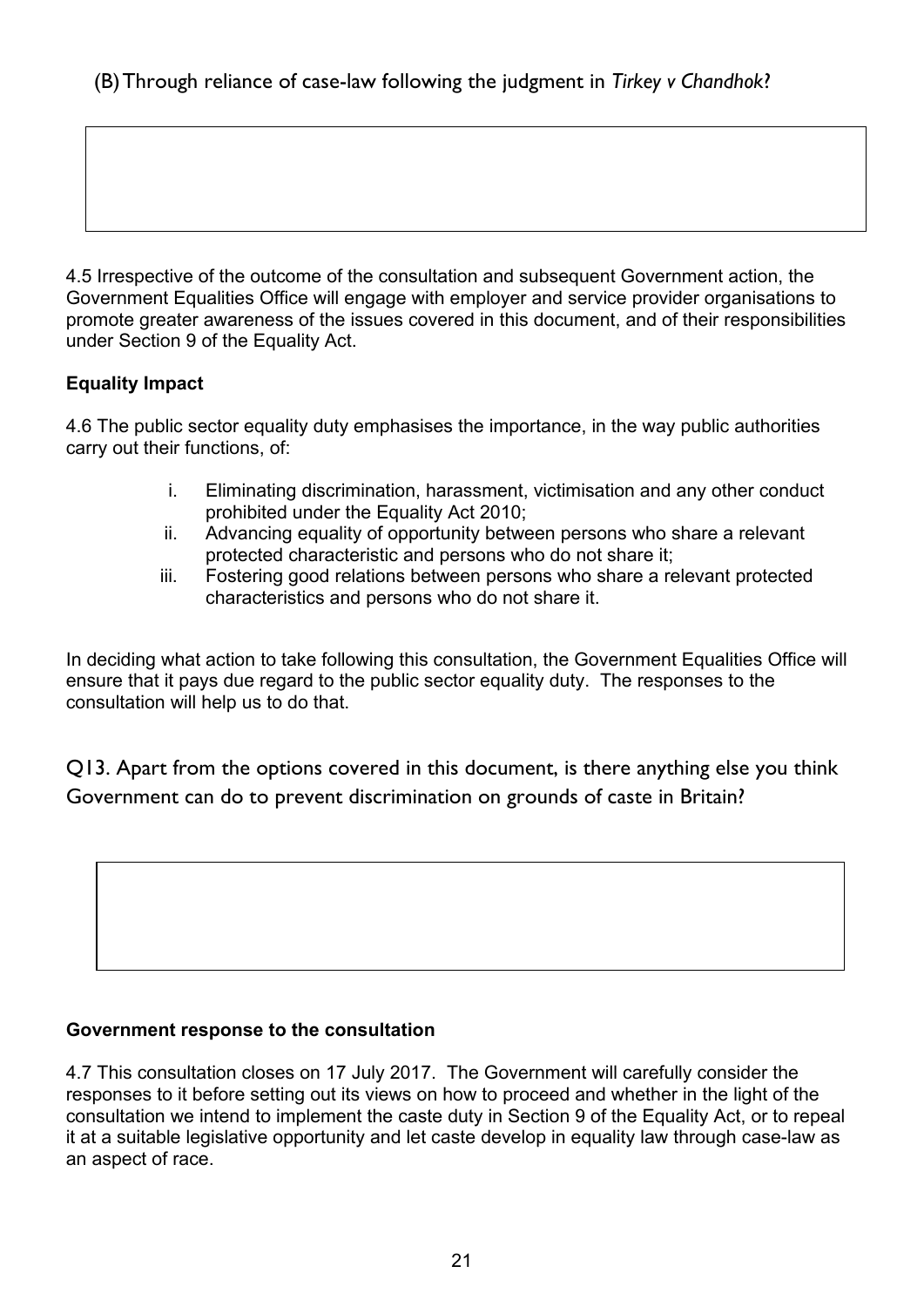### <span id="page-21-0"></span>**HOW THE EQUALITY ACT WORKS**

The Equality Act 2010 makes it unlawful to discriminate against a person because of a protected characteristic in certain specified areas of activity (primarily work, providing services, and carrying out public functions). Under the Act, discrimination can arise in different ways, including:

- Direct discrimination treating someone with a protected characteristic less favourably than others. Direct discrimination can also take place because of a protected characteristic that a person does not personally have. For example, a person can be discriminated against because of their association with a person who has a protected characteristic, or because they are wrongly perceived to have one, or are treated as if they do<sup>[18](#page-14-2)</sup>.
- Indirect discrimination putting rules or arrangements in place that apply or would apply to everyone, but that put someone with a particular protected characteristic at a disadvantage when compared with persons who do not share that protected characteristic, and such rule or arrangement cannot be shown to be a proportionate means of achieving a legitimate aim.
- Harassment unwanted behaviour related to a protected characteristic that violates someone's dignity or creates an intimidating, hostile, humiliating or offensive environment for them.
- Victimisation treating someone unfairly because they've complained about discrimination or done anything for the purposes or in connection with the Act.

In this document the collective terms discriminate or discrimination are used to cover all of the types of unlawful conduct listed above. All of them apply to caste whether caste is a specific element of race under the Act, or whether it is an aspect of ethnic origin, developing through case-law.

 $18$  Even when this treatment is by someone who knows the person does not have this protected characteristic.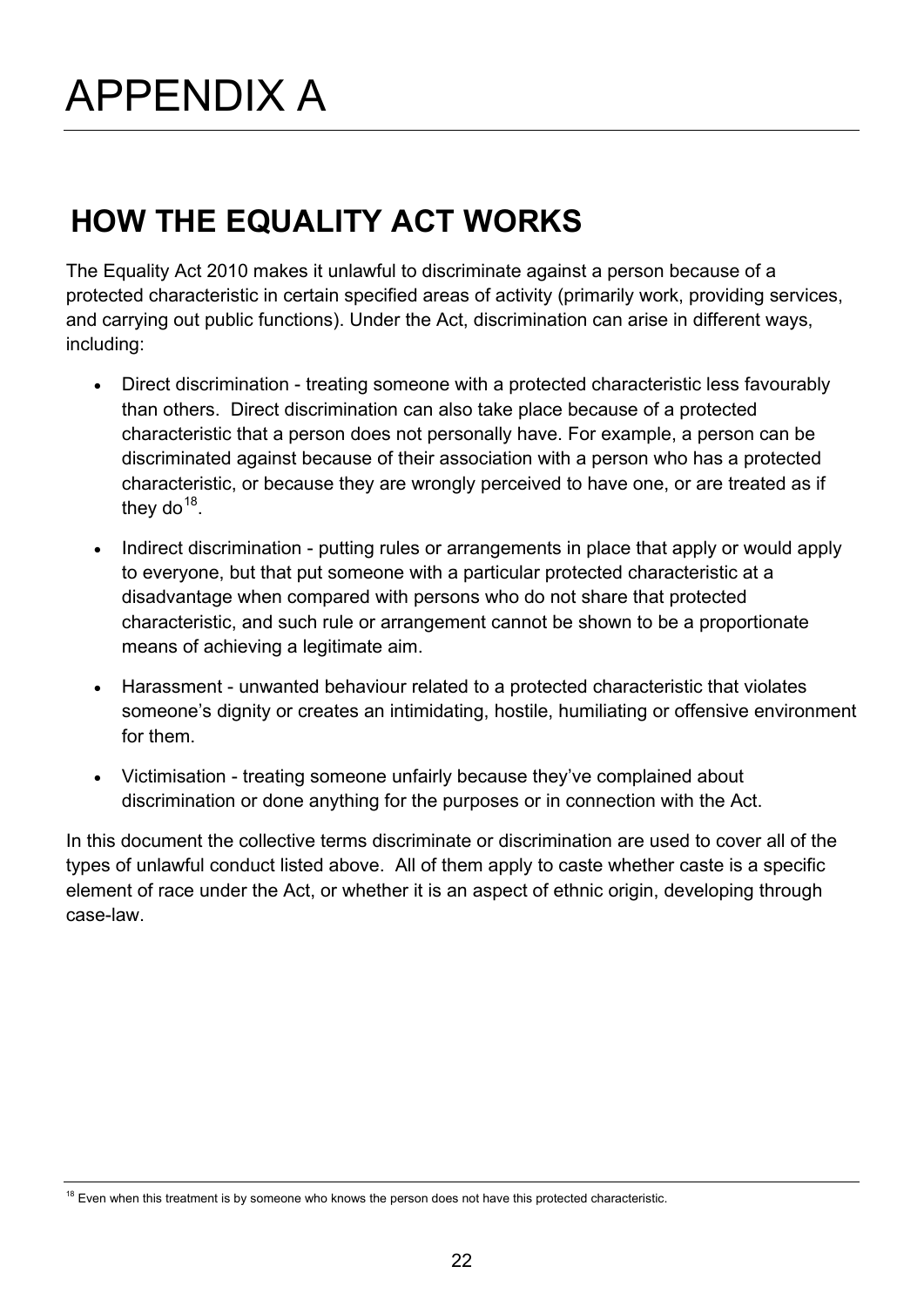# <span id="page-22-0"></span>APPENDIX B

### **Exceptions from the ban on discrimination which apply to the protected characteristic of race**

**These are activities covered by the Act where discrimination on grounds of race can be justified.** 

#### **Services and public functions exceptions**

- Constitutional matters the work of Parliament, preparing, making, approving legislation, including Scottish and Welsh legislation, judicial functions and national security.
- Refusing to accept a blood donation provided there is reliable evidence that doing so would put the public or donor at risk and it is not unreasonable to refuse the donation
- Providing foster care or other similar forms of care in own home.
- Immigration functions such as visa requirements or decisions to grant asylum in relation to ethnic and national origins or nationality.
- Continuing to apply the terms of insurance policies that pre-date the Equality Act.
- Supplying a service in a way that is commonly only used by people with a particular protected characteristic
- Television, radio and on-line broadcasting including decisions about editorial matters and what programmes to commission and broadcast.

#### **Premises exceptions**

• None

#### **Work exceptions**

- Occupational requirements where being of a particular protected characteristic is a requirement and the application of that requirement is a proportionate means of achieving a legitimate aim.
- Providing an employment service (such as training or careers guidance) for work covered by an occupational requirement.

#### **Education exceptions**

• Higher or further education training for work covered by an occupational requirement.